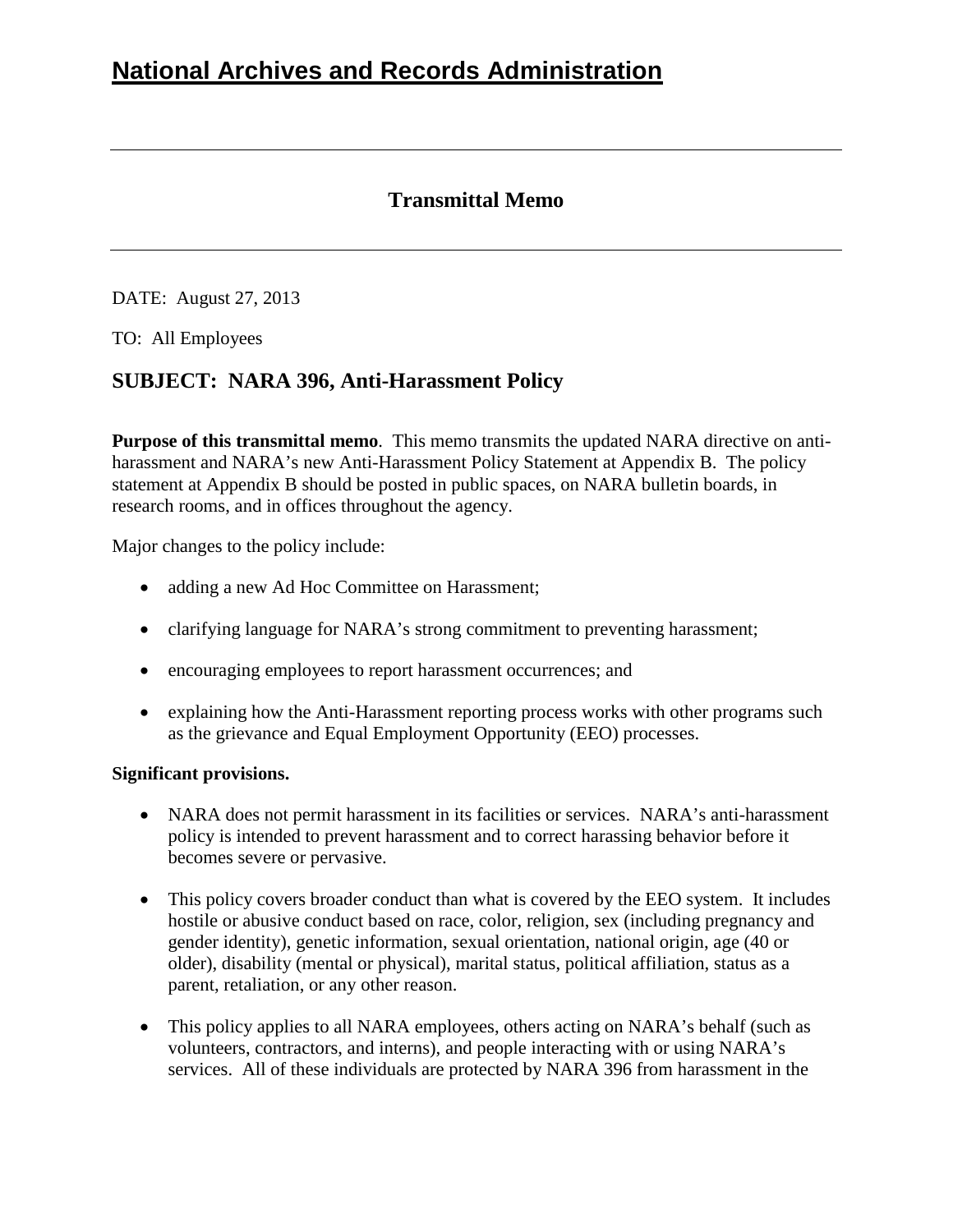# **National Archives and Records Administration**

course of conducting business with NARA. They are also expected not to engage in harassment in the course of doing business with or for NARA.

**Canceled policy or policies.** This directive supersedes the previous NARA 396, Anti-Harassment, dated January 12, 2010, and all previous anti-harassment policy statements issued by the Archivist.

**Effective Date**. This directive is effective on date of signature.

**Contact information.** You may direct questions about this directive to Ismael Martinez (NEEO) in room 3310, AII, by telephone at 301-837-1849, by fax at 301-837-0869, or by e-mail at [ismael.martinez@nara.gov;](mailto:ismael.martinez@nara.gov) Stephani Abramson (NGC) in room 3100, AII, by telephone at 301-837-1888, by fax at 301-837-0293, or by e-mail at [stephani.abramson@nara.gov;](mailto:stephani.abramson@nara.gov) or Emmalisa Hobbs (HTL) in room 1331, AII, by telephone at 301-837-1981, by fax at 301-837- 3533, or by e-mail at [emmalisa.hobbs@nara.gov.](mailto:emmalisa.hobbs@nara.gov)

DAVID S. FERRIERO Archivist of the United States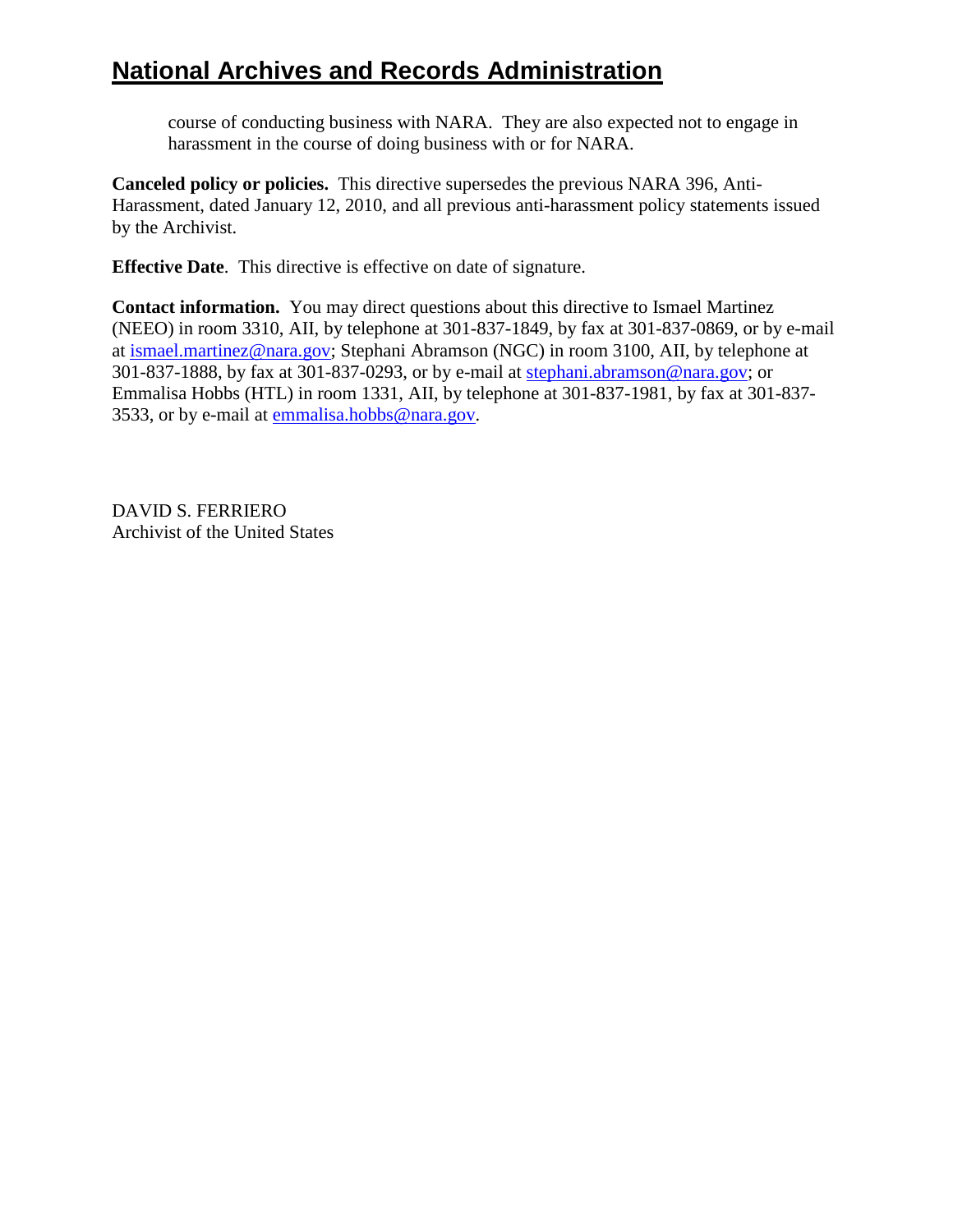# **National Archives and Records Administration**

# **SUBJECT: NARA 396, Anti-Harassment Policy**

### **396.1 What is the purpose of this directive?**

The purpose of this directive is to:

- a. Prevent harassment in NARA facilities and services;
- b. Correct harassing conduct that does occur before it becomes severe or pervasive;
- c. Ensure all NARA employees, contractors, volunteers, interns, foundation staff, visitors, and customers are aware that NARA does not tolerate discrimination or harassment; and
- d. Identify what to do in the event of an incident of harassment at NARA.

#### <span id="page-2-1"></span>**396.2 What is the scope of this directive?**

This directive covers conduct that falls within the EEO's definition of unlawful harassment, as well as other conduct.

a. The EEO definition of unlawful harassment is unwelcome verbal or physical conduct based on a protected class (i.e. race, color, religion, sex, nation origin, age (40 and older), or disability) that has the purpose or effect of unreasonably interfering with an employee's work performance and/or creating an intimidating, hostile, or offensive work environment. To rise to the level of unlawful harassment, conduct must be severe or pervasive.

b. By contrast, this policy includes hostile or abusive conduct based on race, color, religion, sex (including pregnancy and gender identity), sexual orientation, national origin, age (40 and older), disability, genetic information, marital status, political affiliation, status as a parent, retaliation, or any other reason, even if the conduct has not risen to the level of illegality, or is not severe or pervasive.

c. This policy also covers any type of harassment that interferes with, or alters, the condition of an employee's employment, regardless of the reason.

Employees should be aware that the anti-harassment process is NOT the same as the EEO complaints process (see para. [396.10](#page-11-0) for more details).

# <span id="page-2-0"></span>**396.3 Who is covered by this directive?**

a. The following individuals are protected by, and subject to, this directive: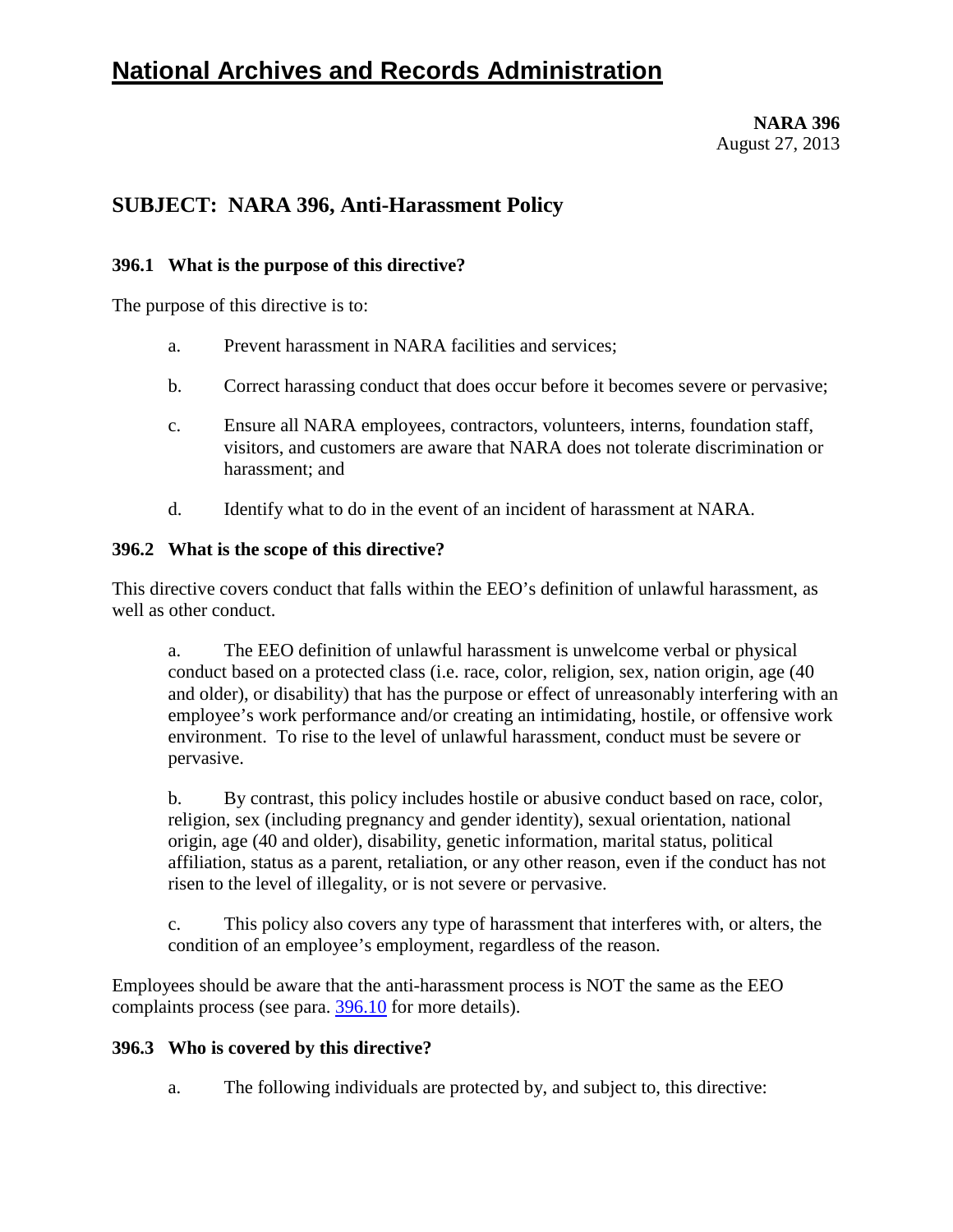- (1) All NARA employees (full-time, part-time, and intermittent, permanent and temporary), students, and interns;
- (2) Non-employees who perform work/services at facilities owned or leased by NARA, including:
	- (a) Contractor employees working under NARA contracts (as included in NARA contract Terms and Conditions); and
	- (b) NARA volunteers and unpaid interns;
- (3) Employees, volunteers, and contractors of the Foundation for the National Archives and Presidential library support organizations ("foundation/institute staff");
- (4) Visitors to NARA-owned or -leased facilities, including:
	- (a) Applicants for Federal employment;
	- (b) Customers who use NARA facilities or onsite NARA systems (e.g., researchers with valid researcher identification cards); and
	- (c) Any other visitors who interact with NARA employees and nonemployees while at NARA facilities or while using NARA services.

#### b. **If you believe you have been subjected to harassment:**

- (1) You are not required to make a complaint through the anti-harassment program;
- (2) However, you are strongly encouraged to report the incident by one means or another. NARA cannot correct harassing conduct if it does not know about the conduct;
- (3) If you use the anti-harassment program to make a complaint, you are protected from retaliation for reporting incidents of harassment; and
- (4) You may also choose another avenue (such as EEO or grievance processes) for pursuing your concerns if another process applies (see para[.396.10](#page-11-0) for more information on other options).

c. **Managers and supervisors.** Managers and supervisors who are, or become, aware of harassment by others must follow the procedures identified in this policy and must report the harassment or allegations of harassment to the Ad Hoc Committee.

d. **Other employees.** Employees who are, or become, aware of harassment by others are strongly encouraged to report such incidents of harassment. If you do report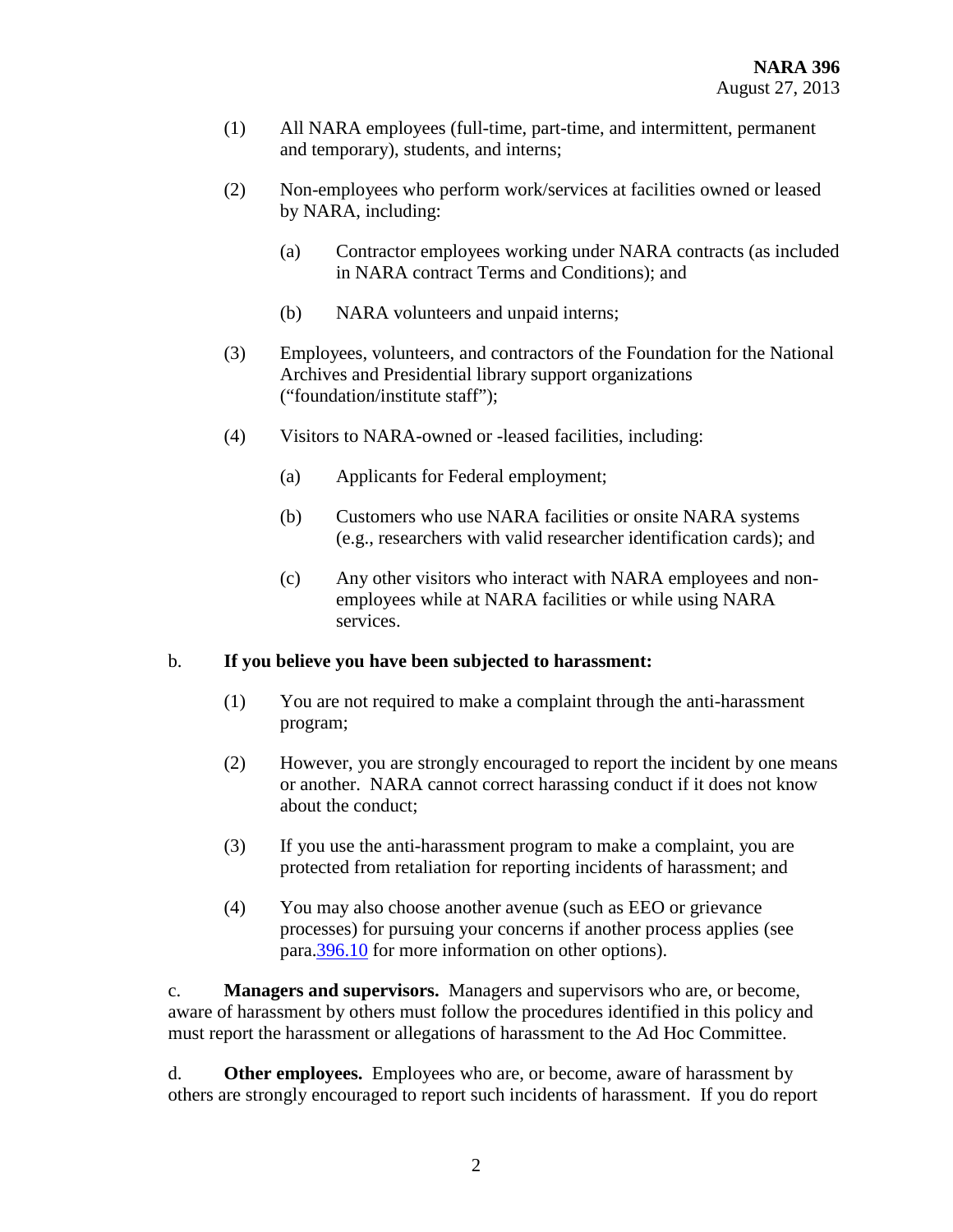the conduct, you are protected from retaliation for reporting it, and you should follow the procedures identified in this policy.

#### **396.4 What are the authorities for this directive?**

- a. [Title VII](http://www.eeoc.gov/laws/statutes/titlevii.cfm) of the Civil Rights Act of 1964 (Title VII), as amended;
- b. Equal Pay Act of 1963, as amended;
- c. The [Age Discrimination in Employment Act](http://www.eeoc.gov/laws/statutes/adea.cfm) of 1967 (ADEA);
- d. The Rehabilitation Act of 1973, [Sections 501 and 505,](http://www.eeoc.gov/laws/statutes/rehab.cfm) as amended;
- e. [Americans with Disabilities Act](http://www.ada.gov/pubs/ada.htm) (ADA) of 1990, as amended;
- f. Federal Sector Equal Employment Opportunity Regulations, [29 CFR Part 1614;](http://www.eeoc.gov/federal/directives/1614-final.cfm)

g. Notification and Federal Employee Antidiscrimination and Retaliation Act of 2002;

h. Genetic Information Nondiscrimination Act of 2008;

i. Executive Order 13087, which amended Executive Order 11478, prohibiting discrimination in federal employment based on sexual orientation;

j. Executive Order 13152, which amended Executive Order 11478, prohibiting discrimination in federal employment based on status as a parent;

k. [36 CFR Part 1280,](http://www.ecfr.gov/cgi-bin/text-idx?c=ecfr&SID=327e2cf8f538de2e7b3d9a9b894bcd8e&rgn=div5&view=text&node=36:3.0.10.7.40&idno=36) Use of NARA Facilities;

l. Equal Employment Opportunity Commission (EEOC) *[Model EEO Programs](http://www.eeoc.gov/federal/model_eeo_programs.cfm)  [Must Have an Effective Anti-Harassment Program](http://www.eeoc.gov/federal/model_eeo_programs.cfm)* (2005);

m. EEOC's Enforcement Guidance: [Vicarious Employer Liability for Unlawful](http://www.eeoc.gov/policy/docs/harassment.html)  [Harassment by Supervisors](http://www.eeoc.gov/policy/docs/harassment.html) (1999);

n. Equal Employment Opportunity Commission Management Directive 715 (2003); and

o. NARA 395, Equal Employment Opportunity Complaints Program.

#### **396.5 What is NARA's anti-harassment policy?**

a. NARA does not, and will not, tolerate discrimination or harassment within NARA facilities or services. This means:

(1) It does not condone acts of harassment committed **by** employees, volunteers, interns, contractors, foundation/institute staff, visitors, or customers using NARA facilities or services, and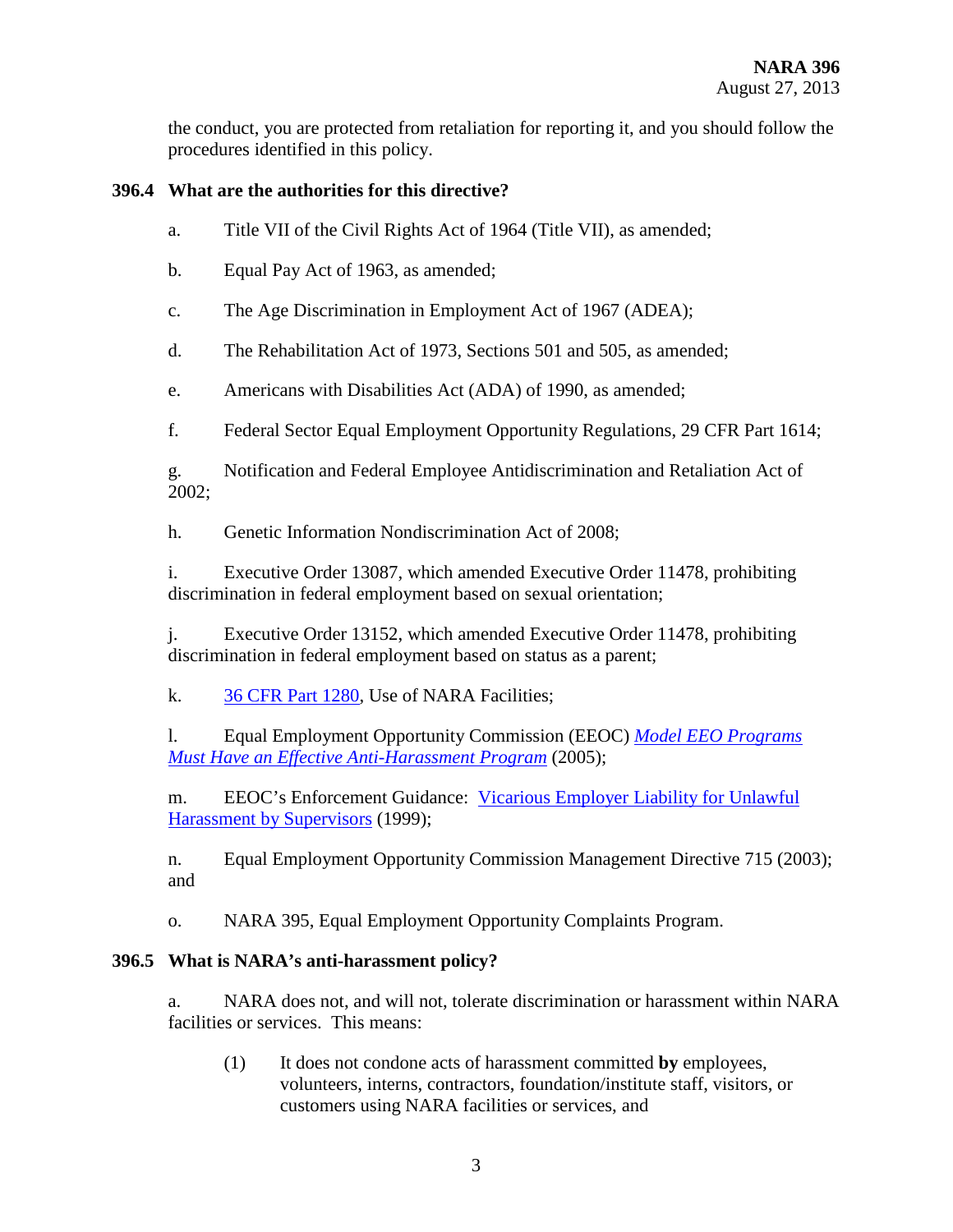(2) It does not condone harassment **of** employees, volunteers, interns, contractors, foundation/institute staff, visitors, or customers using NARA facilities or services.

b. NARA is committed to maintaining a work environment that is courteous, respectful, and free from harassment for its employees, contractors, volunteers, interns, foundation/institute staff, visitors, and customers.

c. The most effective way to prevent harassment is to treat it as misconduct, even if it does not rise to the level actionable under Title VII of the Civil Rights Act of 1964, as amended. NARA's anti-harassment policy therefore is to take swift and appropriate corrective action, including the use of disciplinary action, to eliminate harassing conduct even if the conduct does not violate the law. Harassing actions may also result in corrective actions such as revoking privileges to use NARA facilities or services.

d. If you are subjected to harassment of the type covered by this policy while using NARA facilities or services, you may use the procedures in this policy to report the incident, and your report will be handled swiftly and with consideration.

e. Employees, volunteers, contractors, interns, and foundation/institute staff will be informed of this policy through their on-boarding process.

f. All managers and supervisors are required to take anti-harassment training annually through NARA's Learning Management System (LMS).

g. NARA's anti-harassment policy statement [\(Appendix B\)](#page-17-0) must be posted on all NARA bulletin boards and in research rooms (see subpara. [396.6h\(6\)](#page-5-0) for information on who is responsible for carrying this out).

# <span id="page-5-0"></span>**396.6 Responsibilities**

a. **Archivist of the United States (N)** - Exercises personal leadership in establishing, maintaining, and carrying out a continuing program designed to promote EEO within NARA and to deter harassment.

b. **Deputy Archivist of the United States (ND)** - Ensures that adequate resources are available, and represents and speaks for the Archivist on equal employment opportunity and harassment matters.

# c. **Office of Human Capital, Labor/Employee Relations and Benefits Branch (HTL)** –

- (1) Serves on the Ad Hoc Committee on Harassment;
- (2) Assists the Ad Hoc Committee and management officials in conducting prompt and impartial inquiries into allegations of harassment;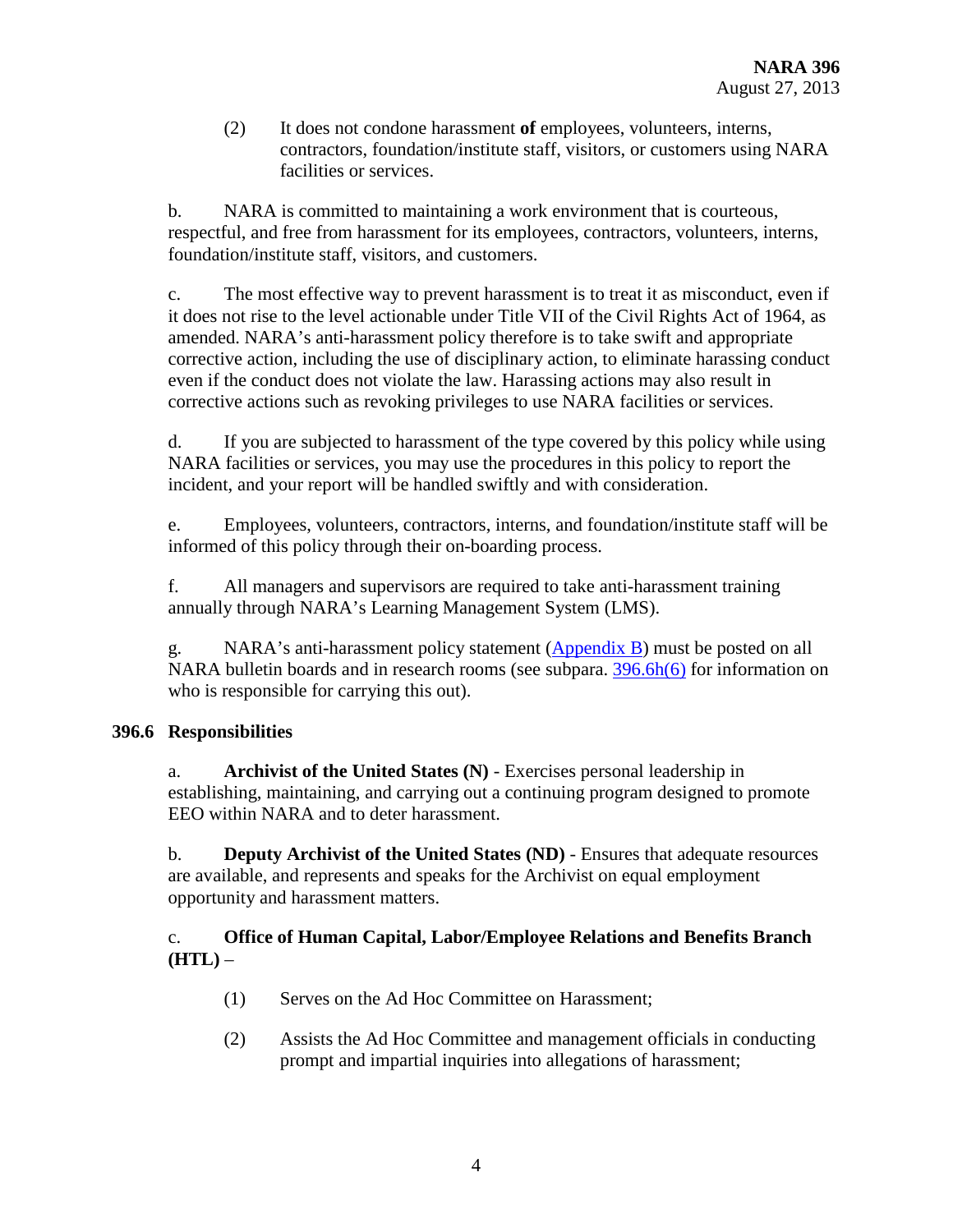- (3) Assists the Ad Hoc Committee on Harassment and management officials in preparing reports of inquiry for supervisors or management officials;
- (4) If it appears that the allegations might rise to the level of fraud, waste, abuse, or mismanagement, immediately notifies the OIG; and
- (5) Works with managers and supervisors to process any disciplinary action managers decide to implement.

#### d. **Office of Equal Employment Opportunity (NEEO)** –

- (1) Processes EEO complaints regarding harassment;
- (2) Provides technical assistance to NARA staff and offices and training regarding harassment;
- (3) Refers harassment allegations to the Ad Hoc Committee on Harassment if they are not brought as part of an EEO complaint; and
- (4) Serves on the Ad Hoc Committee on Harassment.

e. **General Counsel (NGC)** – Provides legal advice, represents NARA in matters relating to harassment, reviews documents for legal sufficiency, and serves on the Ad Hoc Committee on Harassment.

f. **Office of Inspector General (OIG)** – May investigate allegations of harassment in connection with fraud, waste, abuse, or mismanagement. The OIG may also investigate allegations of conflicts of interest or impropriety within NARA's antiharassment program and coordinate with the Ad Hoc Committee on Harassment as needed. Because the OIG is an independent office, any investigations into harassment by or of OIG staff will be coordinated with the OIG or an appropriate body, depending upon the allegations.

g. **Ad Hoc Committee on Harassment** – Provides advice to managers and supervisors on matters relating to harassment allegations. The Committee is empowered to, and may appoint, a team to conduct inquiries into allegations of harassment on behalf of the agency, may conduct further informal inquiries itself, and may recommend or take other appropriate inquiry action. The Committee is comprised of officials from Labor/Employee Relations and Benefits Branch, Office of General Counsel, and Office of EEO.

#### h. **NARA manager**, **supervisor**, **or volunteer coordinator** –

- (1) Takes appropriate steps to ensure that NARA provides a workplace, facilities, and services free of harassment;
- (2) Promptly reports any harassment or allegations of harassment to the Ad Hoc Committee on Harassment. Failure by a supervisor, volunteer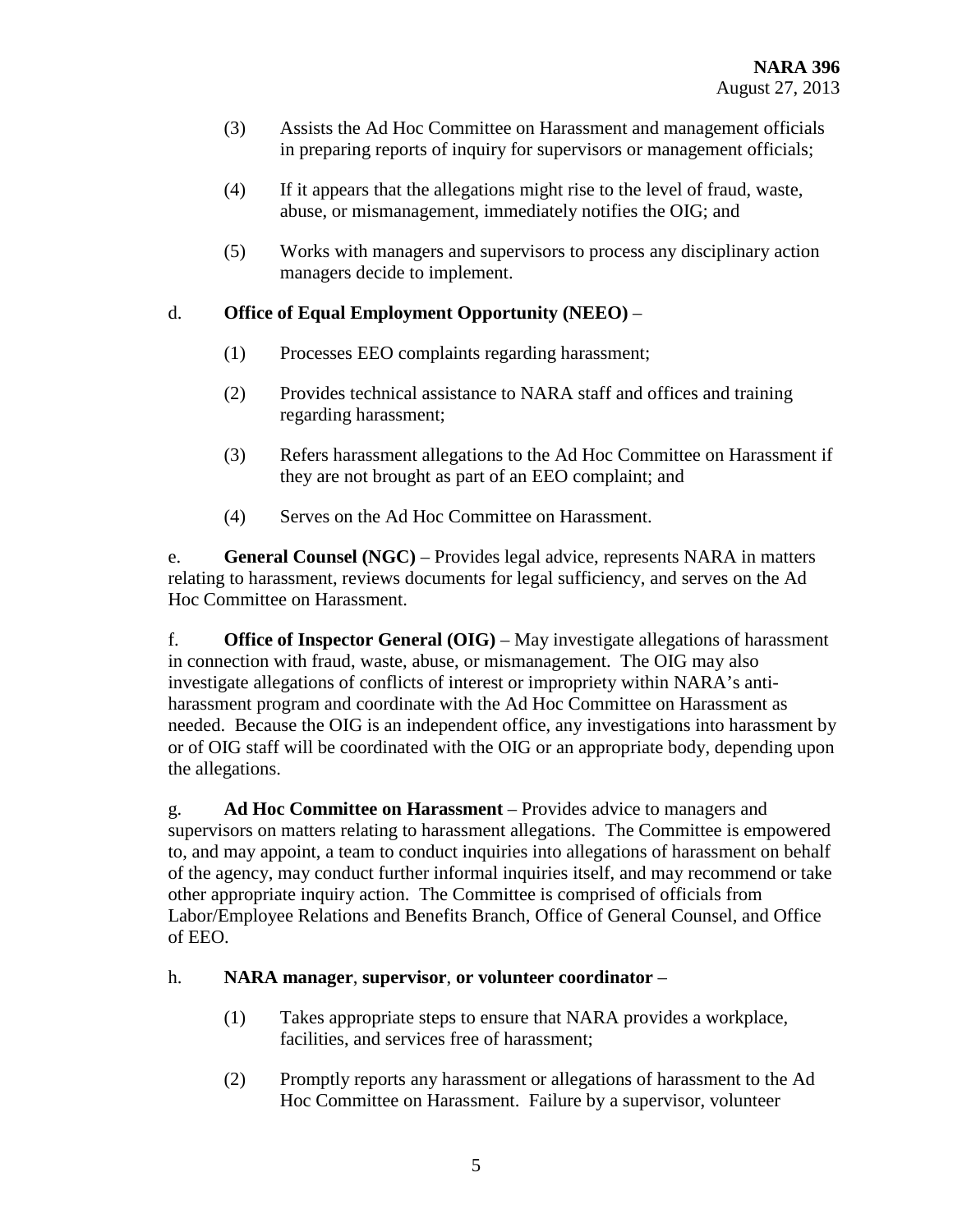coordinator, or management official to report an incident of harassment may result in administrative action, including disciplinary action;

- (3) Works with the Ad Hoc Committee on Harassment to ensure allegations of harassment are investigated and addressed;
- (4) Acts promptly and effectively to stop hostile or abusive conduct of which they are or become aware;
- (5) Ensures that their subordinates/staff are aware of NARA's anti-harassment policy;
- (6) Takes action to prevent retaliation against those who complain of harassment;
- (7) Ensures that NARA's anti-harassment policy statement (at [Appendix B\)](#page-17-0) is posted on office bulletin boards and research rooms, as relevant; and
- (8) Takes anti-harassment training annually.

#### i. **Contracting Officer's Representative (COR) –**

- (1) Takes appropriate steps to ensure the workplace for contractors is free of harassment;
- (2) Promptly reports any harassment or allegations of harassment of or by contractor employees to the Ad Hoc Committee on Harassment. Failure by a COR to report an incident of harassment may result in administrative action, including disciplinary action;
- (3) Works with the Ad Hoc Committee on Harassment to ensure allegations of harassment are investigated and addressed;
- (4) Acts promptly and effectively to stop hostile or abusive conduct of which they are or become aware;
- (5) Coordinates with the contractor as needed to address any harassment; and
- (6) Takes action to prevent retaliation against those who complain of harassment.

j. **NARA employees, contractors, volunteers, and interns** -- All employees, contractors, volunteers, interns, and foundation/institute staff are responsible for abiding by NARA's anti-harassment policy. In addition, training will be available through LMS to ensure everyone understands their rights and responsibilities for maintaining a work environment that is free from harassing conduct and the options available for reporting such conduct. Everyone is strongly encouraged to take the staff training to become aware of the actions they may take in support of this directive. They are also highly encouraged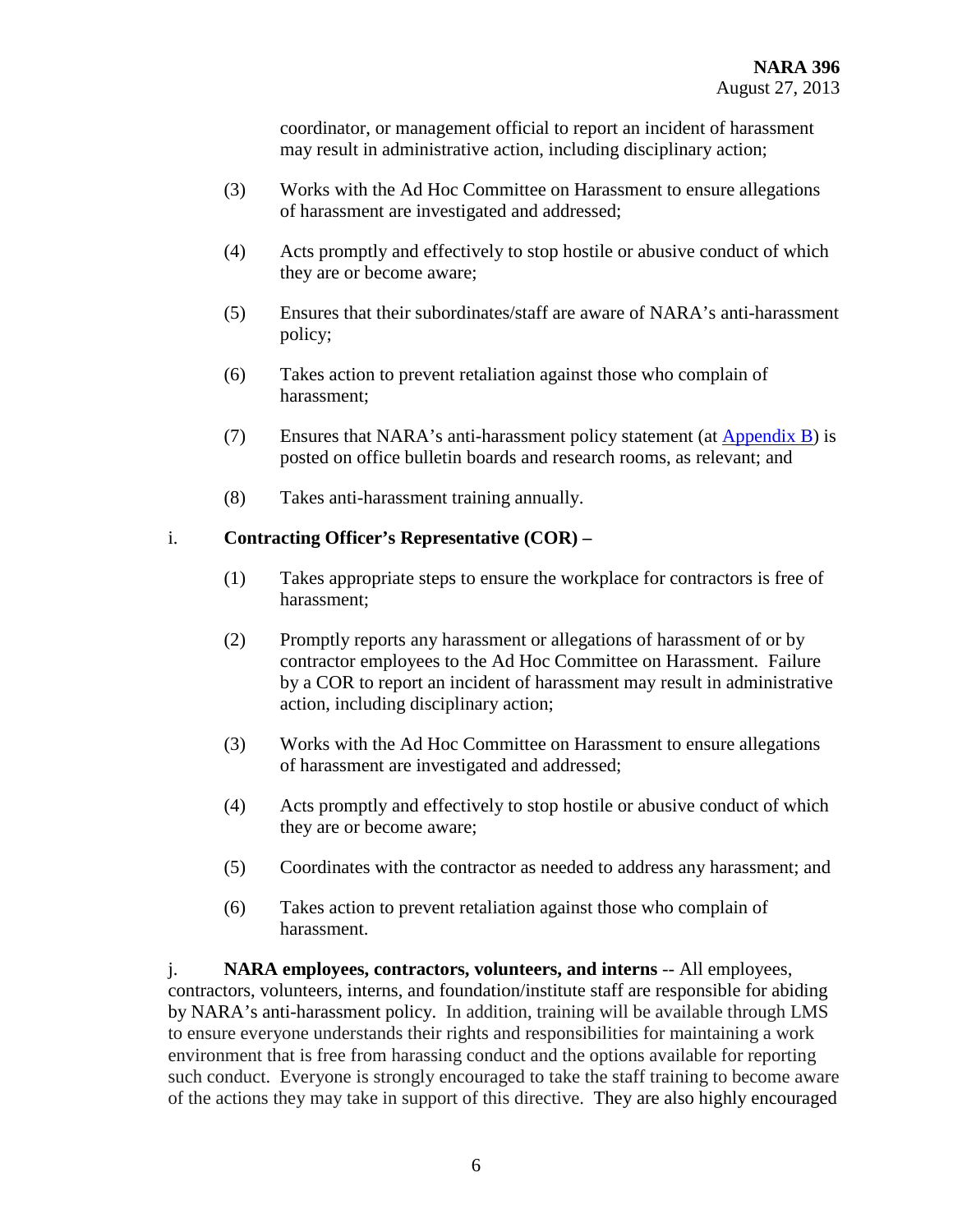to participate in awareness activities. If you engage in harassing conduct, it may be reported and you will be subject to corrective action, which may include disciplinary action. If you are subjected to harassment, you may report the incident through the process identified in this policy, or see paras.  $\frac{396.3b}{20.3}$  and  $\frac{396.10}{20.3}$  to determine which alternative process you might want to pursue. If you are aware of harassment by or between others you are strongly encouraged to report the incident through the process identified in this policy, so that NARA may take action to stop and/or prevent harassment.

# k. **Employees, volunteers, and contractors of the Foundation for the National Archives and Presidential library support organizations (foundation/institute) --**

All employees, contractors, and volunteers of foundation/institute staff are responsible for abiding by NARA's anti-harassment policy. If you engage in harassing conduct, it may be reported and you will be subject to corrective action, which may include disciplinary action. If you are subjected to harassment, you may report the incident through the process identified in this policy, or see paras. [396.3b](#page-2-0) and [396.10](#page-11-0) to determine which alternative process you might want to pursue. If you are aware of harassment by or between others you are strongly encouraged to report the incident through the process identified in this policy. NARA cannot take action about conduct it is unaware of.

l. **NARA visitors and customers –** All visitors and customers are responsible for abiding by NARA's anti-harassment policy. If you engage in harassing conduct, it may be reported and you will be subject to corrective action, which may include losing your access to NARA facilities or services. If you are subjected to harassment, you may report the incident through the process identified in this policy. If you are aware of harassment by or between others you are strongly encouraged to report the incident through the process identified in this policy. NARA cannot take action about conduct it is unaware of.

# **396.7 What is harassment?**

a. Harassment is unwanted and unwelcomed behavior that demeans, threatens, or offends someone and results in a hostile environment for that person. This type of behavior may create significant anguish for another person.

b. Unlawful harassment is the same sort of conduct, but is also a form of discrimination under Title VII. It is based on race, color, national origin, religion, age (over 40), disability, gender, or retaliation only. The harassment must rise to the level of being severe or pervasive before it becomes unlawful.

c. Harassment covers a broader range of conduct than unlawful harassment: It is unwelcome verbal, visual, physical, or other conduct based on race, color, national origin, religion, age (over 40 or older), disability (mental or physical), genetic information, sex (including pregnancy and gender identity), sexual orientation, marital status, political affiliation, status as a parent, retaliation for engaging in protected activity, including making a good faith allegation of harassment under this policy, or any other reason, that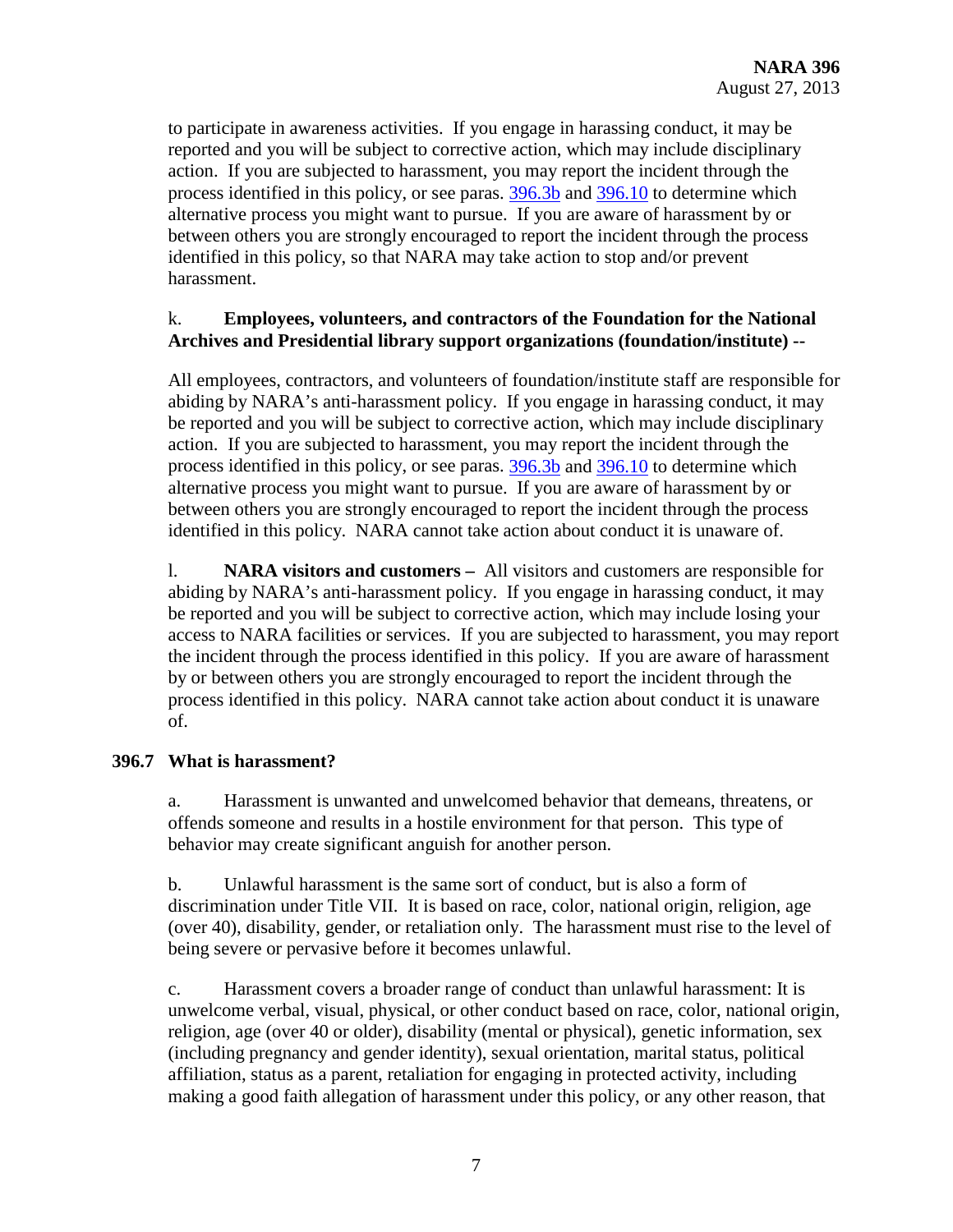makes an individual feel devalued, embarrassed, offended, aggravated, intimidated, humiliated, insulted, ridiculed, or afraid.

d. Harassing conduct under this policy does not need to rise to the level of being severe or pervasive for it to constitute misconduct, and may be subject to corrective and disciplinary action at any level. It is NARA's goal and intention to stop any harassment before it gets severe or pervasive.

#### **396.8 What kinds of actions qualify as harassment?**

- a. Unwelcome visual, verbal, or physical conduct constitutes harassment when:
	- (1) It creates an intimidating, hostile, or offensive work environment;
	- (2) It causes unreasonable interference with an individual's work performance;
	- (3) Submission to, or rejection of, such conduct is the basis for an employment decision;
	- (4) It otherwise adversely affects an individual's employment opportunities; or
	- (5) It creates an intimidating, hostile, or offensive environment that unreasonably interferes with a visitor's or customer's use of NARA services or facilities.

b. Harassing verbal conduct may include (if it meets the factors listed in subpara. a), but is not limited to:

- (1) Slurs;
- (2) Derogatory remarks;
- (3) Spreading rumors;
- (4) Swearing;
- (5) Jokes;
- (6) Obscenities;
- (7) Incessant teasing;
- (8) Bullying; and
- (9) Expressing or insinuating threats.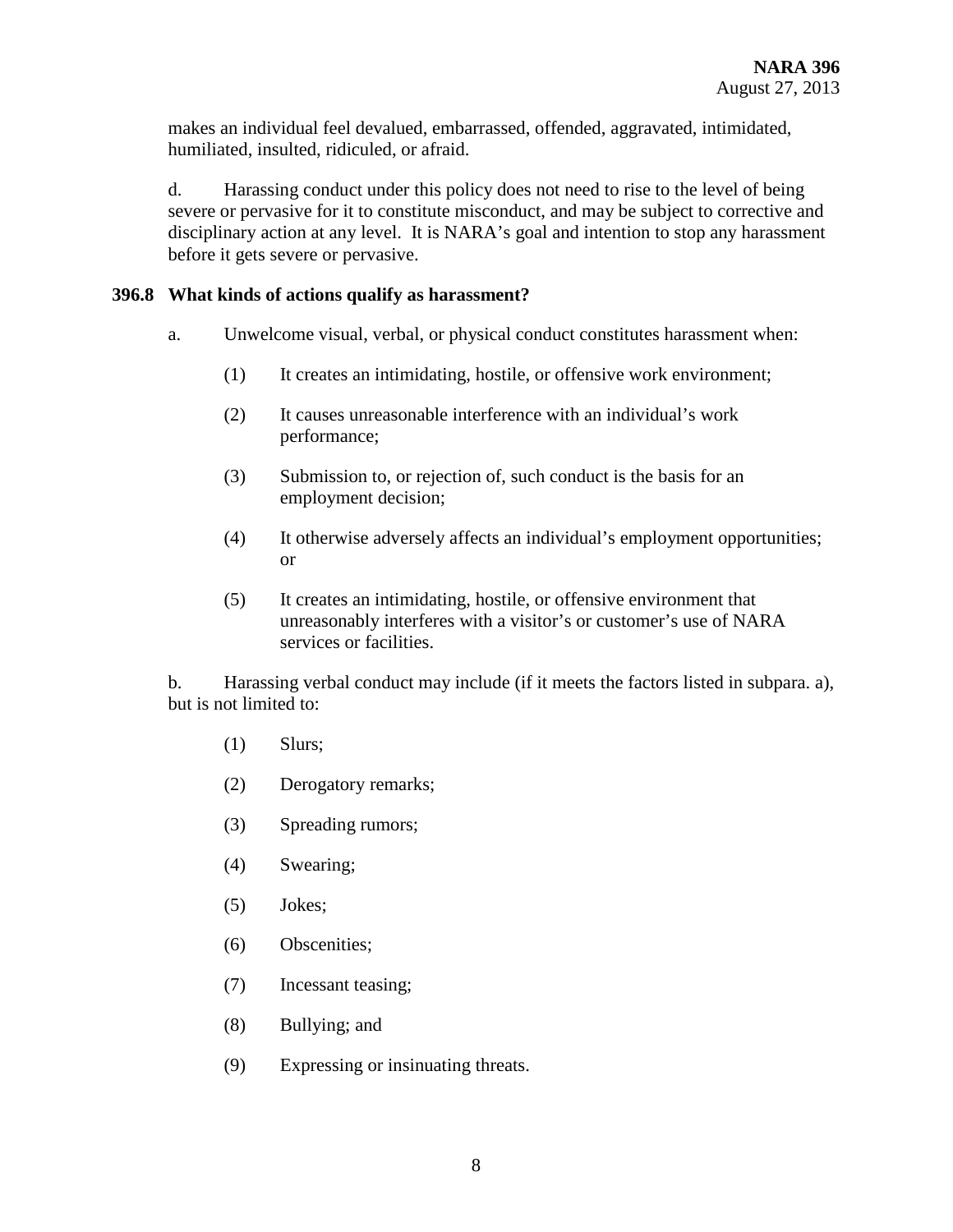c. Harassing visual conduct may include (if it meets the factors listed in subpara. a), but is not limited to:

- (1) E-mails;
- (2) Screen savers;
- (3) Posters;
- (4) Cartoons; and
- (5) Social media.

d. Harassing physical conduct may include (if it meets the factors listed in subpara. a), but is not limited to:

- (1) Threatened assault;
- (2) Hitting, punching, grabbing, massaging, other unwanted touching; and
- (3) Malicious or insulting gestures.

# **396.9 What do I do if I have been harassed?**

a. It is NARA's goal and intention to stop any harassment as soon as possible. However, NARA cannot stop conduct it is not aware of. Therefore, you are strongly encouraged to report harassing conduct.

b. If you believe that you have been the subject of an incident of harassment by anyone in the workplace or while using NARA facilities or services (including supervisors, co-workers, contractors, student interns, foundation/institute staff, visitors, or customers), you may report the harassment to any supervisor or manager at NARA or to any member of the Ad Hoc Committee on Harassment.

c. You are encouraged to report the incident as soon as possible.

d. You may also contact the OIG, engage in alternative dispute resolution (via NARA's RESOLVE program), and may also choose one of NARA's formal complaints or grievance processes, if applicable. If you pursue one of these options, you will need to follow the rules and timelines for those processes, which differ from the ones in this policy. See para. [396.10](#page-11-0) for more information.

e. In addition, you are encouraged to inform the harasser directly that the conduct is unwelcome and must stop.

f. When you report an incident of harassment under this policy, your information will be maintained on a confidential basis to the greatest extent possible. However, such information may be disclosed to defend NARA in any litigation to which the information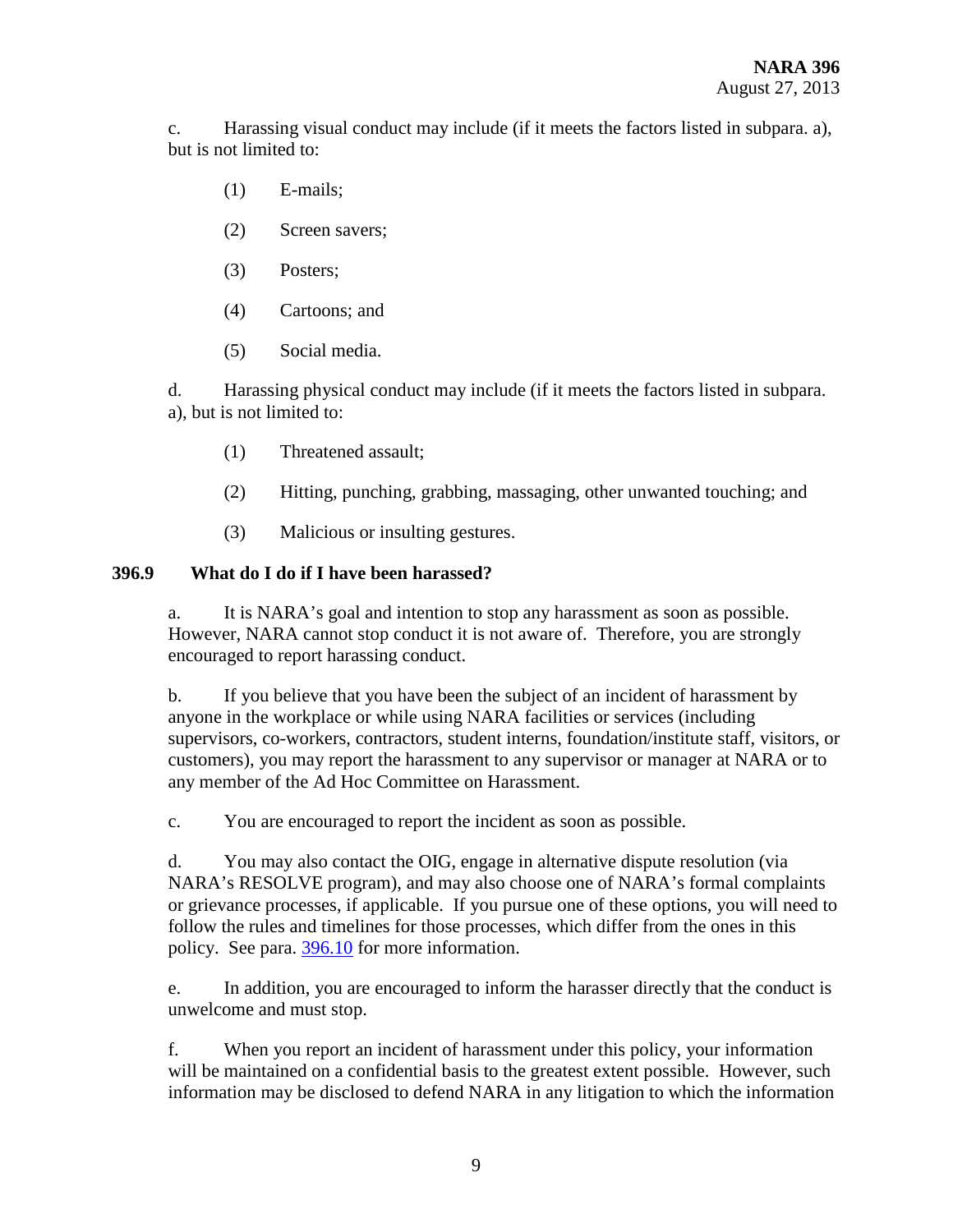may be relevant and necessary. Further, unless you request that NARA take no action on the basis of your report, information may need to be disclosed to those officials and employees within NARA with a need to know in order to carry out the purpose and intent of this policy.

#### <span id="page-11-0"></span>**396.10 How does this policy relate to the EEO program, NARA's grievance systems, OIG complaints, and other avenues for reporting harassment?**

a. Reporting harassment to a supervisor or the Ad Hoc Committee does not stop you from also raising harassment in a different forum (*i.e.* EEO, OIG, Office of Special Counsel (OSC), Union), if applicable.

b. The anti-harassment process in this directive differs from the EEO complaint process because it is broader and faster: it allows non-employees and NARA customers to file a harassment complaint, it addresses more kinds of harassment than the EEO statutes allow, and it allows you to also file complaints in other processes, such as EEO, Union, or OIG (the EEO complaint process has some restrictions on what else you may do if you have an EEO complaint).

c. NARA has a number of avenues available to employees and non-employees to address concerns about harassment, such as:

- (1) The anti-harassment process described in this directive (for employees  $\&$ non-employees);
- (2) The EEO complaint process, beginning with an informal EEO complaint (for only Federal employees and applicants; see NARA 395);
- (3) Contacting the NARA Office of Inspector General (OIG);
- (4) Filing a grievance with the Union (for bargaining unit employees) under the Administrative Grievance Procedure (for non-bargaining unit employees); and/or
- (5) Contacting RESOLVE, NARA's Alternative Dispute Resolution (ADR) program, to assist in dealing with situations of harassment (see NARA 320).

d. However, some of these options may have rules that you need to be aware of when you decide what you want to do. For example:

- (1) Importantly, **filing a complaint through one of these avenues might prevent you from being able to use another one of the avenues**; it depends on the rules of the processes involved. You should check the rules for the programs you might want to use.
- (2) Each of these avenues has its own requirements, such as time frames for filing a complaint, and each has rules about the areas it addresses.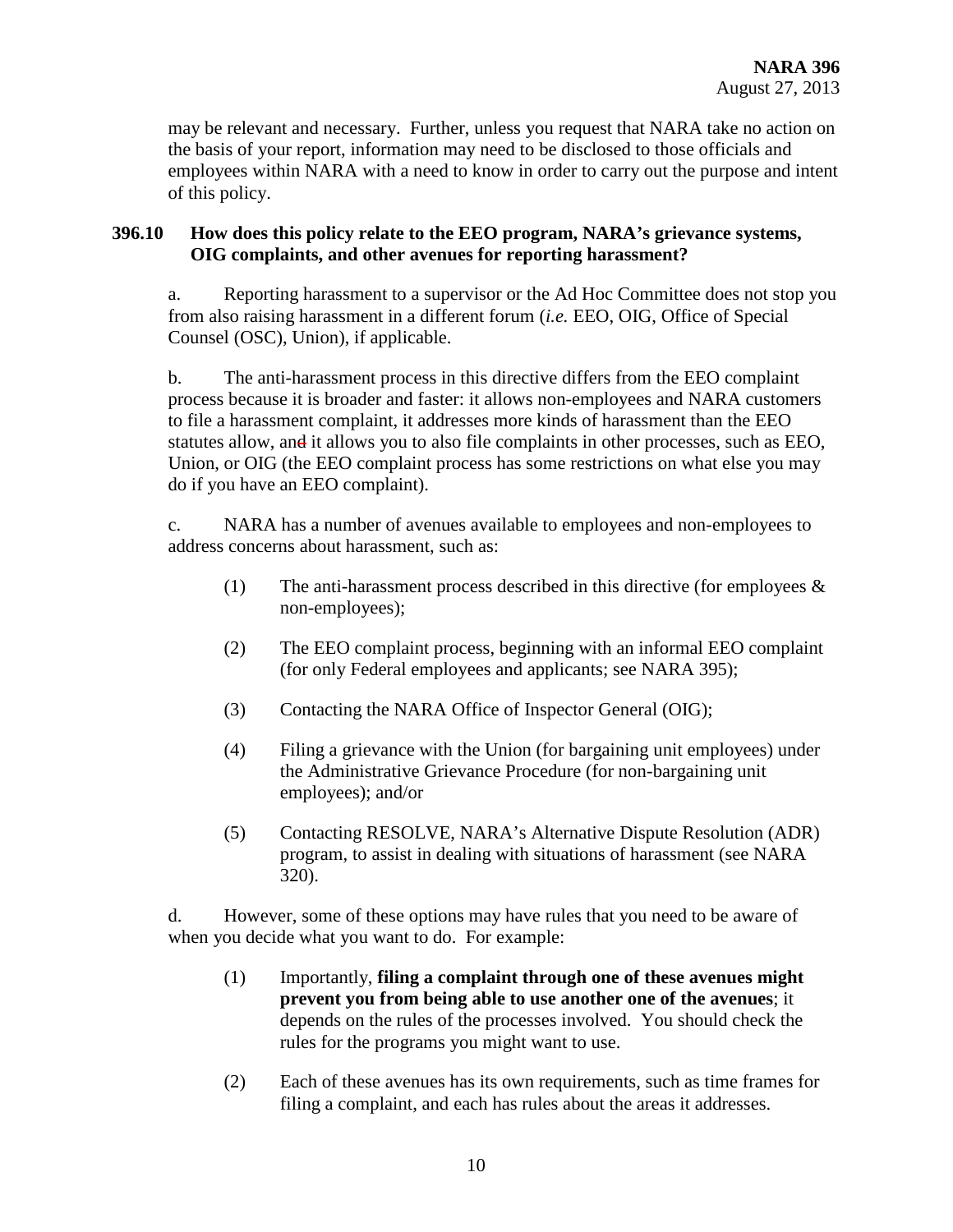For example, the anti-harassment process covers harassment on the basis of political affiliation, but the EEO complaint process does not.

(3) The different avenues may have different protections, and may only allow certain groups to file complaints.

For example, you may keep your identity confidential when filing a complaint with the OIG or an informal EEO complaint, but NARA customers cannot file an EEO complaint with the agency. You can remain anonymous when contacting the OIG or EEO, although it may limit what action can be taken in response. Only bargaining unit employees may file a grievance through the Union.

(4) If you want to file in the anti-harassment process and another avenue, you also must still meet any timeliness requirements the other process has. Filing in this process does not mean you have filed in that process.

For example, if you make a complaint through the anti-harassment program and also want to file an EEO complaint about the same incident, you must make contact with an EEO counselor within 45 days of the event (or becoming aware of it), even if you have already made a complaint through the anti-harassment process. Or, if you want to also file a grievance through the Union, you must do so within 20 days of the event (or becoming aware of it), even if you have reported the incident as harassment otherwise before then.

e. You may also choose to report any harassment or file a complaint outside NARA, if you prefer. For example, you may file a complaint directly with the Equal Employment Opportunity Commission [\(EEOC\)](http://www.eeoc.gov/), with the Office of Special Counsel [\(OSC\)](http://www.osc.gov/), or with the Merit Systems Protection Board [\(MSPB\)](http://www.mspb.gov/), if eligible. However, these options also have rules about timing, what types of harassment they will handle, and who can file with them, just as NARA programs do.

f. NARA encourages anyone subjected to harassment to follow the procedures addressed in this policy so that NARA can take corrective action at the lowest level of harassment, and as swiftly as possible. However, the important thing is to report harassment, so if you prefer to use another avenue, you are also encouraged to do so. You should research your options and make an informed and independent decision about which avenue(s) to choose.

#### **396.11 What should I do if I become aware of harassment?**

a. If you are an employee, contractor employee, intern, other staff, visitor, or customer and you become aware of possible harassment, you are strongly encouraged to immediately report the matter to any supervisor or management official or any member of the Ad Hoc Committee on Harassment. See [Appendix C](#page-20-0) for details on the Ad Hoc Committee on Harassment.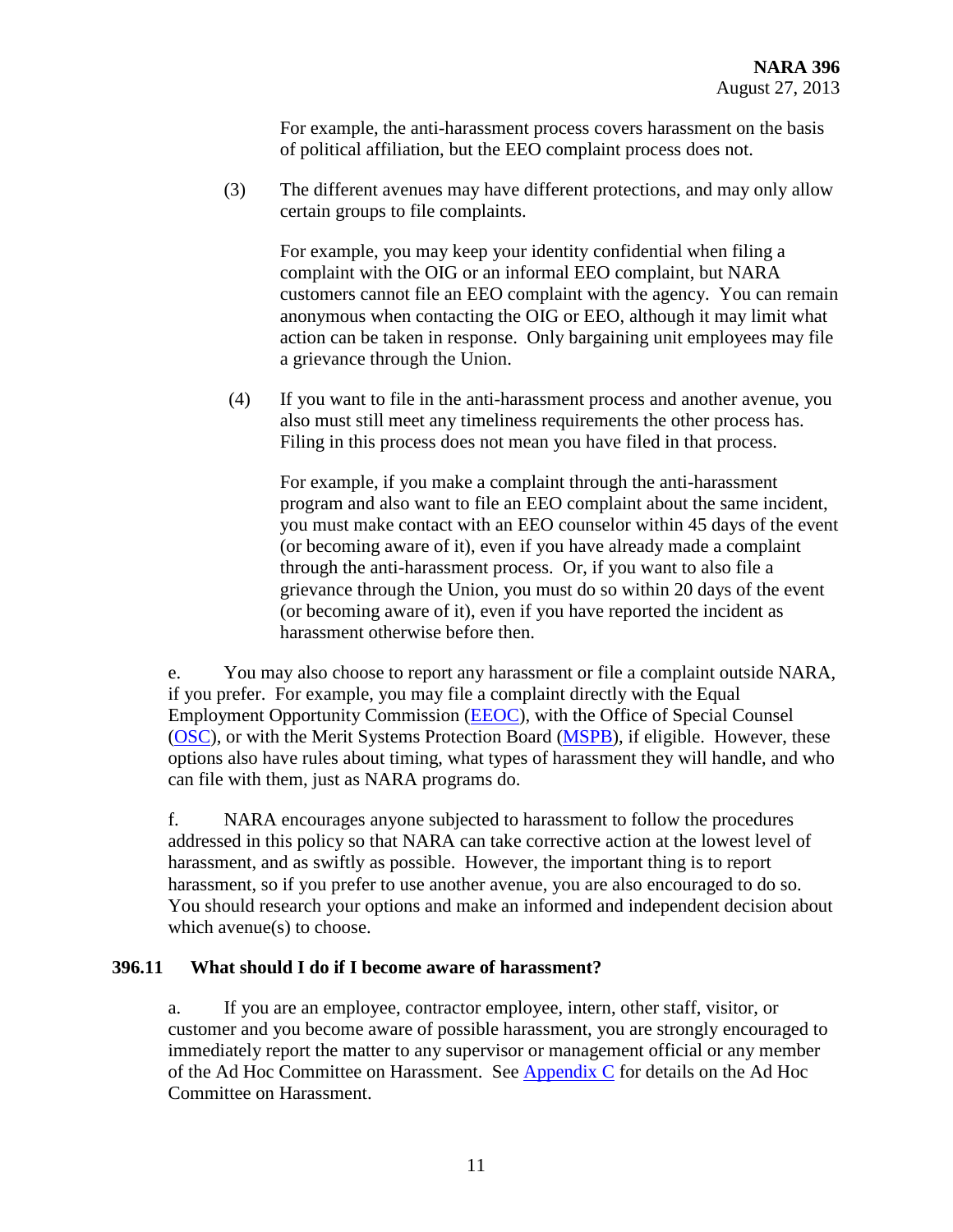b. Employees and non-employees are assured that all information will be maintained on a confidential basis to the greatest extent possible. However, such information may be disclosed to defend NARA in any litigation to which the information may be relevant and necessary. Further, information may need to be disclosed to those officials and employees within NARA with a need to know in order to carry out the purpose and intent of this policy.

c. Supervisors, volunteer coordinators, CORs, and management officials must immediately report (usually within 48 hours of becoming aware of it) harassing conduct, or allegations of harassing conduct, by others to any member of the Ad Hoc Committee on Harassment. Failure to report an incident of harassment may result in administrative action, including disciplinary action.

# **396.12 What will the Ad Hoc Committee on Harassment do?**

a. The Committee will review the allegation of harassment to determine whether a fact-finding inquiry is merited, and who should conduct the fact-finding inquiry. The Committee will coordinate as necessary with EEO and other offices to ensure that any investigation is not duplicative and will not interfere with any other investigation. See [Appendix](#page-20-0) C for details on the Ad Hoc Committee on Harassment.

b. If the fact-finding inquiry reveals that harassment occurred, the Committee will notify the supervisor or management official responsible for taking corrective and disciplinary action of the findings so that appropriate action may be taken.

c. If the allegations are related to, or appear that they might rise to the level of, fraud, waste, abuse, or mismanagement, the Committee will immediately notify the OIG.

d. If the report of harassment involves a contractor or foundation/institute staff, HTL (or its designee) will work with the appropriate contracting and/or foundation/institute officials, including Presidential library officials, as appropriate, to conduct the impartial inquiry and to implement any necessary corrective action.

e. If the report involves a member of the OIG staff, HTL will coordinate with the OIG, or an appropriate outside organization, to conduct the inquiry, and to recommend any corrective action.

f. If the report is between two contract employees or two foundation/institute employees, volunteers, or contractors, NARA will refer the report to the contractor or foundation/institute.

#### **396.13 How are records created by this directive maintained under the NARA Records Schedule?**

See [Appendix A](#page-14-0) for records management instructions.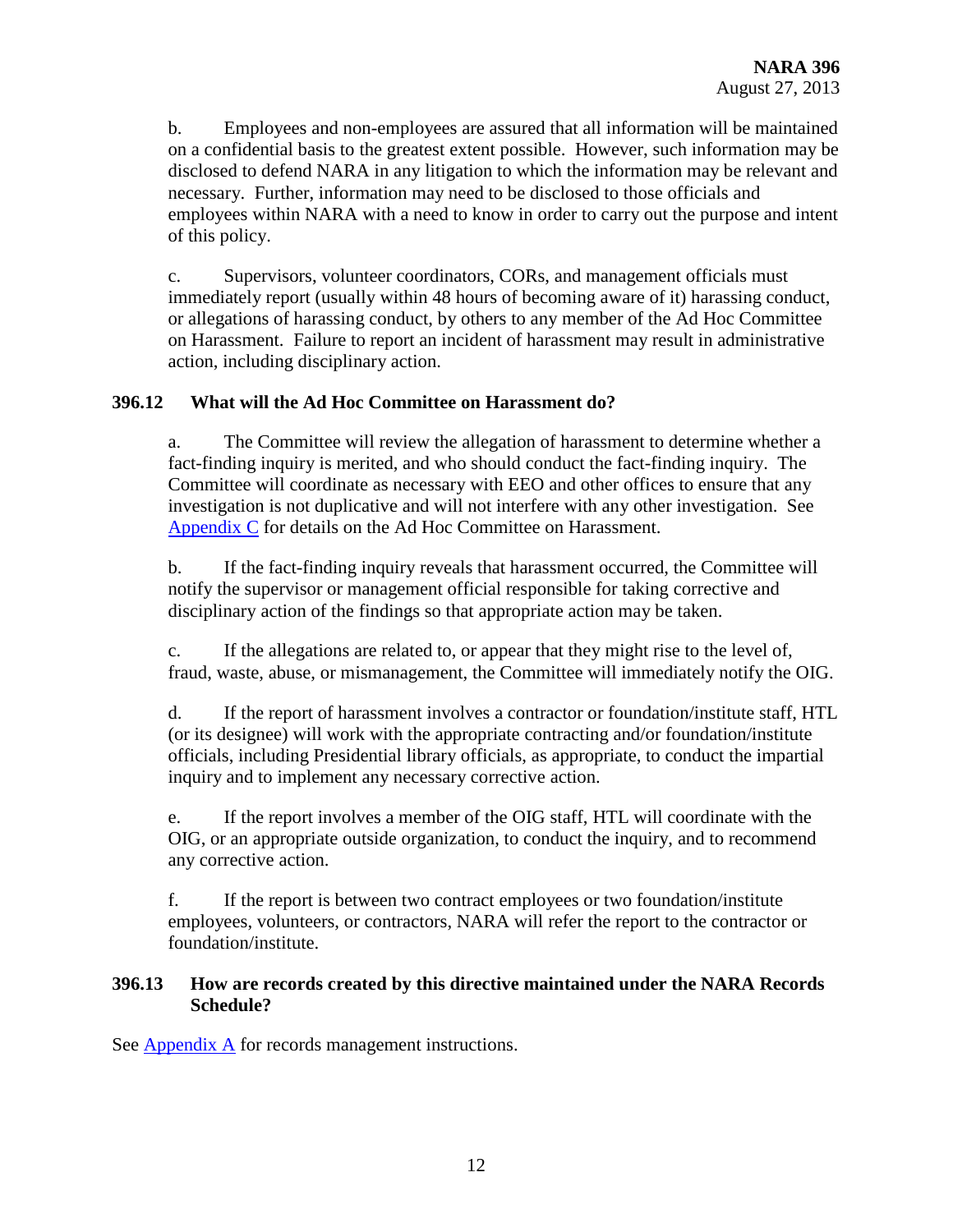# **National Archives and Records Administration**

**NARA 396** August 27, 2013

# **Appendix A – Records Management**

<span id="page-14-0"></span>To ensure confidentiality, all responsible parties must keep any records of harassment allegations/cases in separate folders (from other records in the same series) and in a locked file drawer or cabinet.

1. **NARA employees, volunteers, and student interns** – Keep your copies of records for your own personal reference. Do not file your copies with any records maintained by your supervisor.

# 2. **Any NARA unit EXCEPT in a Federal Records Center or a Regional Archives**

a. **Supervisor, management official, or volunteer coordinator** – Use *File no. 205, "Office Administration Files,"* when anyone (employee or non-employee) reports alleged harassing conduct. As needed, carry forward records until the matter has been closed (i.e., investigated/dismissed, investigated/corrective actions taken, etc.). Cut off records at the end of that fiscal year and then destroy records two years later.

b. **Supervisor or management official** – Keep records in an offending employee's *"Unofficial Personnel File" (#303-1)* if any disciplinary/adverse actions have been taken against the employee for committing harassment against another employee or a nonemployee.

c. **Volunteer coordinator or student intern's supervisor** – File records in an offending volunteer's or intern's *"Volunteer Program Files: Individual Volunteer File" (#1605-3)* if corrective action (i.e., dismissal) has been taken against the volunteer or student intern for committing harassment against a NARA employee, another volunteer or student intern, or another non-employee.

d. **COR** – Place documentation into a separate folder within the larger "COR" file under *#519-1a or #519-1b* (see the *Procurement Guide*, chapter 10, for further guidance about COR records) for the following situations:

- (1) When a contractor reports allegedly harassing conduct by a NARA employee, another contractor, or another non-employee;
- (2) When a NARA employee, volunteer, student intern, foundation staff member, visitor, or customer makes a harassment allegation against a contractor; and
- (3) If corrective action (i.e., dismissal) is taken against an offending contractor who has committed harassment.

# 3. **Any unit in a Federal Records Center or a Regional Archives**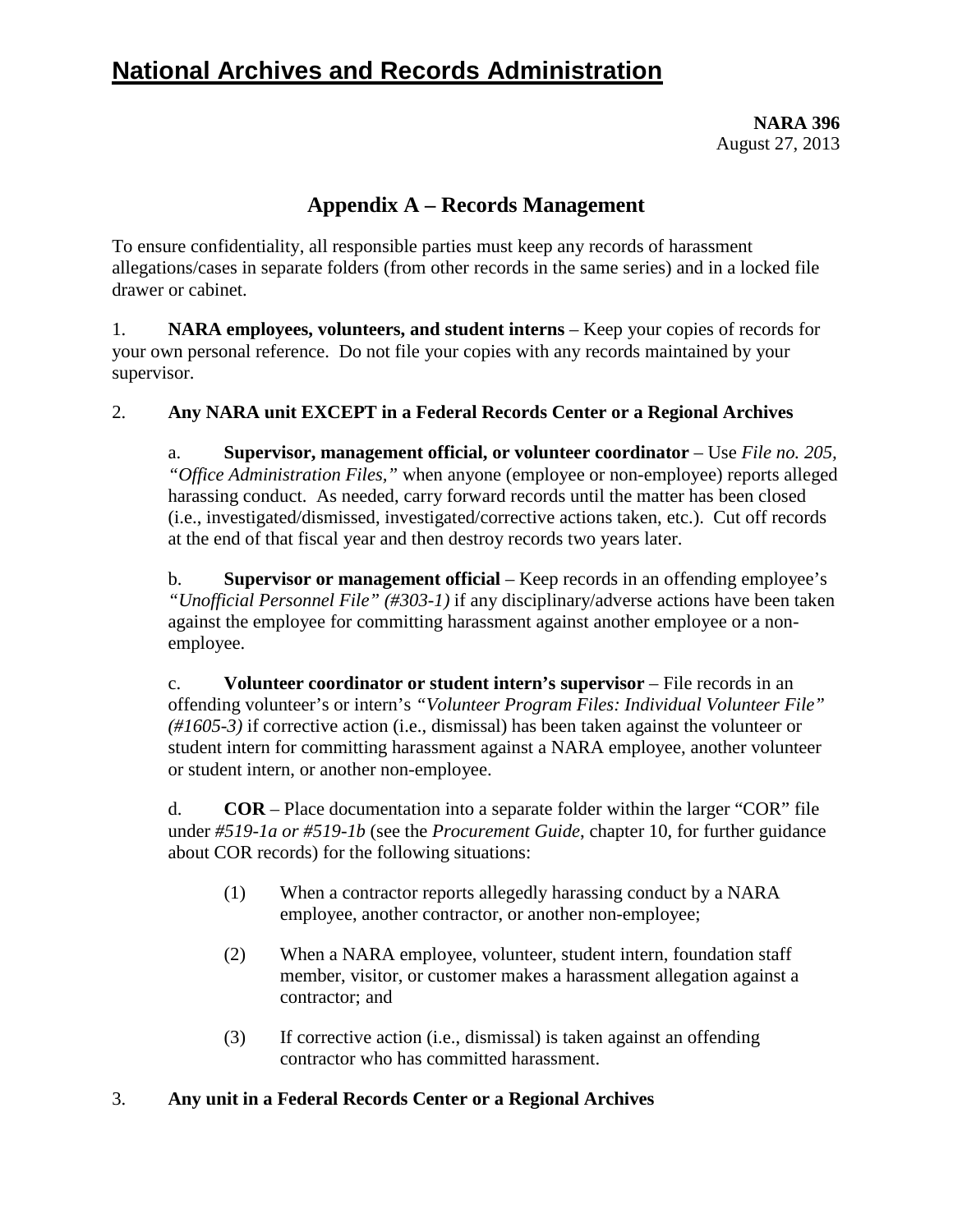a. **Supervisor, management official, or volunteer coordinator** – Use *File no. 266, "Administrative Functions,"* when anyone (employee or non-employee) reports alleged harassing conduct.

b. **Supervisor or management official** – Keep records in an offending employee's *"Unofficial Personnel File" (#269-1)* if any disciplinary/adverse actions have been taken against the employee for committing harassment against another employee or a nonemployee.

c. **Volunteer coordinator or student intern's supervisor** – File records in an offending volunteer's or intern's "Individual Volunteer/Intern File" under *"Regional Outreach" (#1618)* if corrective action (i.e., dismissal) has been taken against the volunteer or student intern for committing harassment against a NARA employee, another volunteer or student intern, or another non-employee.

d. **COR** – Use *File no. 267-1, "Collections and Expenditures of Funds…,"* (see subpara. 2d above for situations involving a contractor). Refer to the *Procurement Guide*, chapter 10, for further guidance about COR records.

# 4. **HTL** –

a. When anyone (employee or non-employee) reports alleged harassing conduct, establish an "inquiry file" under *"Disciplinary, Adverse, and Performance-Based Actions Case Files" (#329-2a).* Maintain inquiry files apart from the case files of actual disciplinary/adverse actions.

b. If any disciplinary or adverse action(s) is/are taken against an offending employee, establish a case file under *#329-2a* and track the action(s) in the electronic *"Discipline Log" (#329-2b)*.

5. **NEEO** – When NEEO receives a discrimination complaint of harassment from:

a. A NARA employee – Use *File no. 332-1, "EEO Records: Official Discrimination Complaint Case Files."* Or use File no. 332-3b if the employee does not initiate an informal or formal complaint of discrimination.

b. A non-employee (contractor, volunteer, student intern, foundation staff member, visitor, or customer) – Keep records under *File no. 332-3b, "EEO Records: Preliminary and Background Files – Records documenting complaints that do NOT develop into Official Discrimination Complaint Cases."*

6. **NGC** – When NGC receives a request for assistance regarding alleged harassing conduct:

a. If request is for legal advice – Establish a case file under *"Program Operation: General Legal Advice – Files for all other [non-precedential] cases" (#1103-1b).*

b. If request is for participation in RESOLVE – Maintain an official case file for the RESOLVE proceeding under *"Program Operation: ADR – Operations" (#1103-5a).*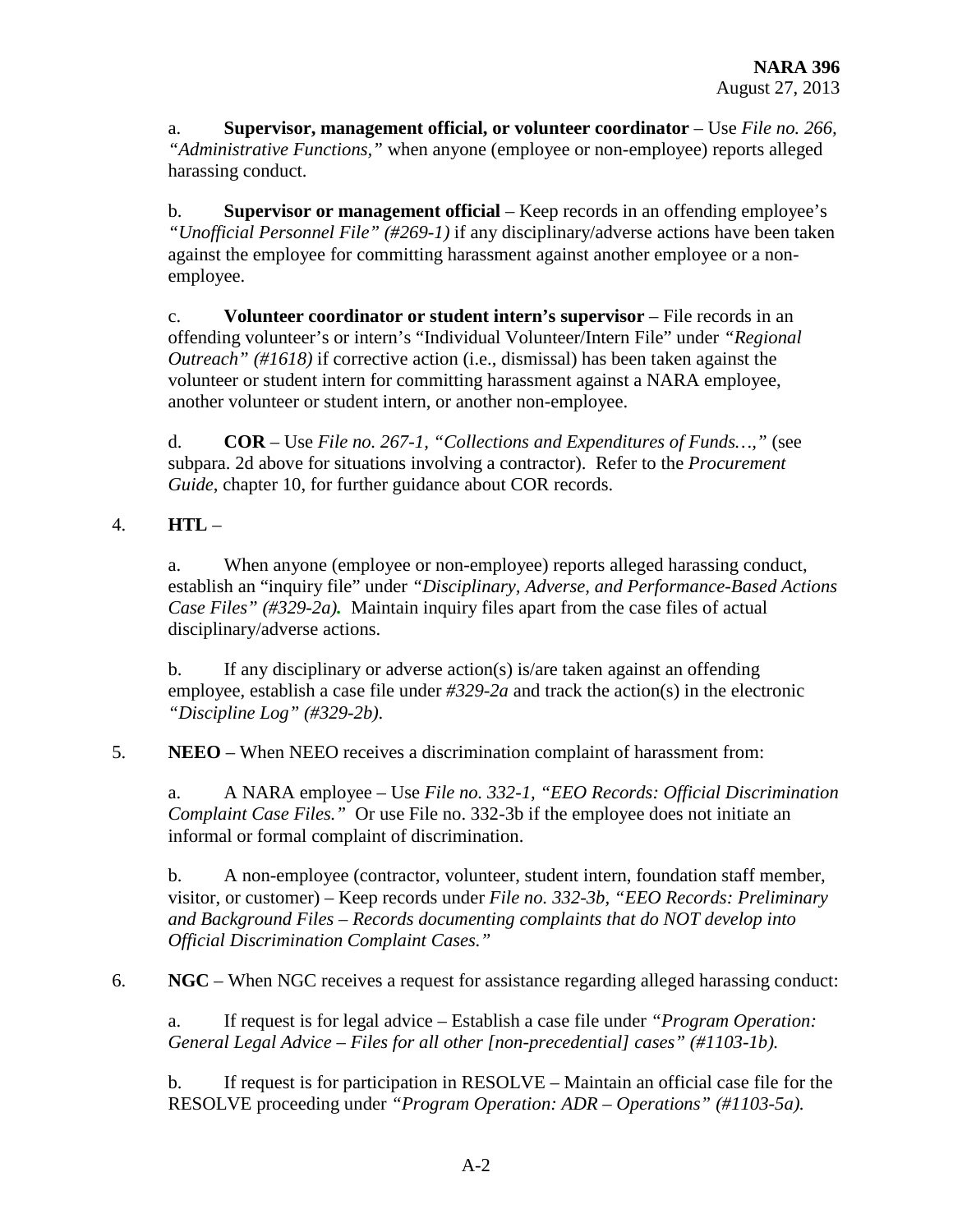7. **OIG** – When OIG receives a referral of a case of harassment that it believes has risen to the OIG level:

a. The Assistant Inspector General for Investigations determines whether and what type of case file is established, and, if a case file is established, files according to the established records schedule for that type of file. For example, if the AIGI establishes a complaint case file, it is maintained under *"Complaint Files" (#1208-1),* and if the AIGI opens an investigative file, it is maintained under *"Investigation Files" (#1208-2a).*

b. Any cases the Office of Investigations also tracks in its electronic tracking system are maintained for records management purposes under "*Inspector General Case Management and Tracking System" (#1208-3)*.

8. **Operations of Research Rooms (Archival Holdings)** – If an inquiry finds that a researcher has committed harassment and has had NARA research privileges revoked:

- a. Research Services Washington, DC (R) Units
	- (1) Use *File no. 1418-1a, "Researcher Application and Authorization Files: Researcher Application Forms – Issuing office"* (for paper records).
	- (2) For electronic records, follow disposition instructions for the *Researcher Registration System Database (#1418-1c[1]* and *#1418-1c[2]).*

b. **Regional Records Services Facilities – Directors of Archival Operations** – Use *File no. 1474-3c, "Archives Services: Reference – User Registration/Retrieval Documentation*.*"*

#### c. Legislative Archives, **Presidential Libraries, and Museum Services (L) – Libraries, Projects, and Staffs –**

- (1) If records are filed in separate series, use *#1418-1a* (for paper records) and *File no. 1418-5, "Researcher Application and Authorization Files: Electronic database of researcher applications…"* (for electronic records).
- (2) If consolidated case files are maintained, follow instructions for either *File nos. 1470-1, "Researcher Case Files…for researchers who have produced significant and/or controversial research"* or *1470-2, "All other researcher case files."*

9. **Ad Hoc Committee on Harassment** – Do not destroy records created by this body until further notice; they are unscheduled. The appropriate program offices will analyze business processes and record values to determine suitable dispositions for these records.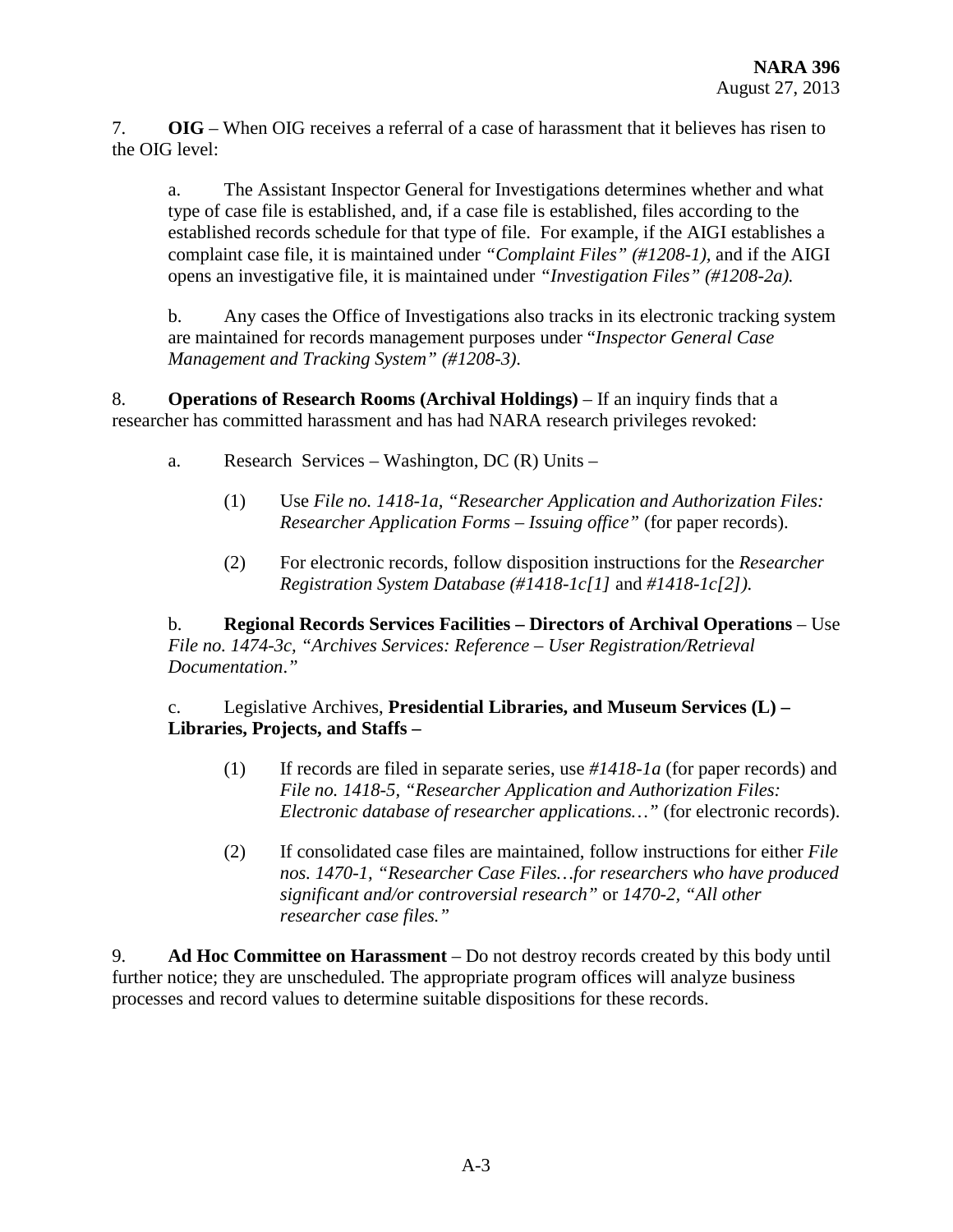

# **Anti-Harassment Policy Statement**

### <span id="page-17-0"></span>**Policy Statement**

NARA is committed to maintaining a work environment that is courteous, respectful and free from harassment behaviors for its employees, contractors, volunteers, visitors, and customers. NARA will not tolerate harassment of any kind.

#### **Harassment**

Unlawful harassment is defined as any unwelcome verbal, non-verbal, or physical conduct based on race, color, religion, sex (including pregnancy and gender identity), national origin, age (40 or older), disability (mental or physical), genetic information, sexual orientation, marital status, political affiliation, status as a parent, or retaliation when:

1. An employee actually suffers a personal loss or harm with regard to a term, privilege, or condition of employment relating to any of the protected bases; or

2. The behavior can reasonably be considered severe or pervasive, creating an intimidating, hostile, or offensive work environment.

Harassment undermines the integrity of the employment relationship and interferes with work productivity. Harassing conduct includes, but is not limited to: bullying, slurs, derogatory or disrespectful remarks, spreading rumors, swearing, jokes, obscenities, incessant teasing, expressing or insinuating threats, threatened assault, hitting, punching, other unwanted touching, and malicious or insulting gestures.

NARA has appropriate measures to prevent harassment (sexual or non-sexual) in the workplace and to correct harassing behavior before it becomes severe or pervasive. Harassing behavior by a NARA employee does not need to rise to the level of unlawful harassment in order for it to constitute misconduct. Violations of this policy may result in administrative or disciplinary actions against offenders.

#### **Sexual Harassment**

Sexual harassment is a form of sex discrimination that involves unwelcome sexual advances, requests for sexual favors, and other verbal or physical conduct of a sexual nature when:

1. Submission to or rejection of such conduct is made either explicitly or implicitly a term or condition of a person's job, pay, or career;

NATIONAL ARCHIVES and RECORDS ADMINISTRATION 8601 ADELPHI ROAD COLLEGE PARK, MD 20740-6001 www.archives.gov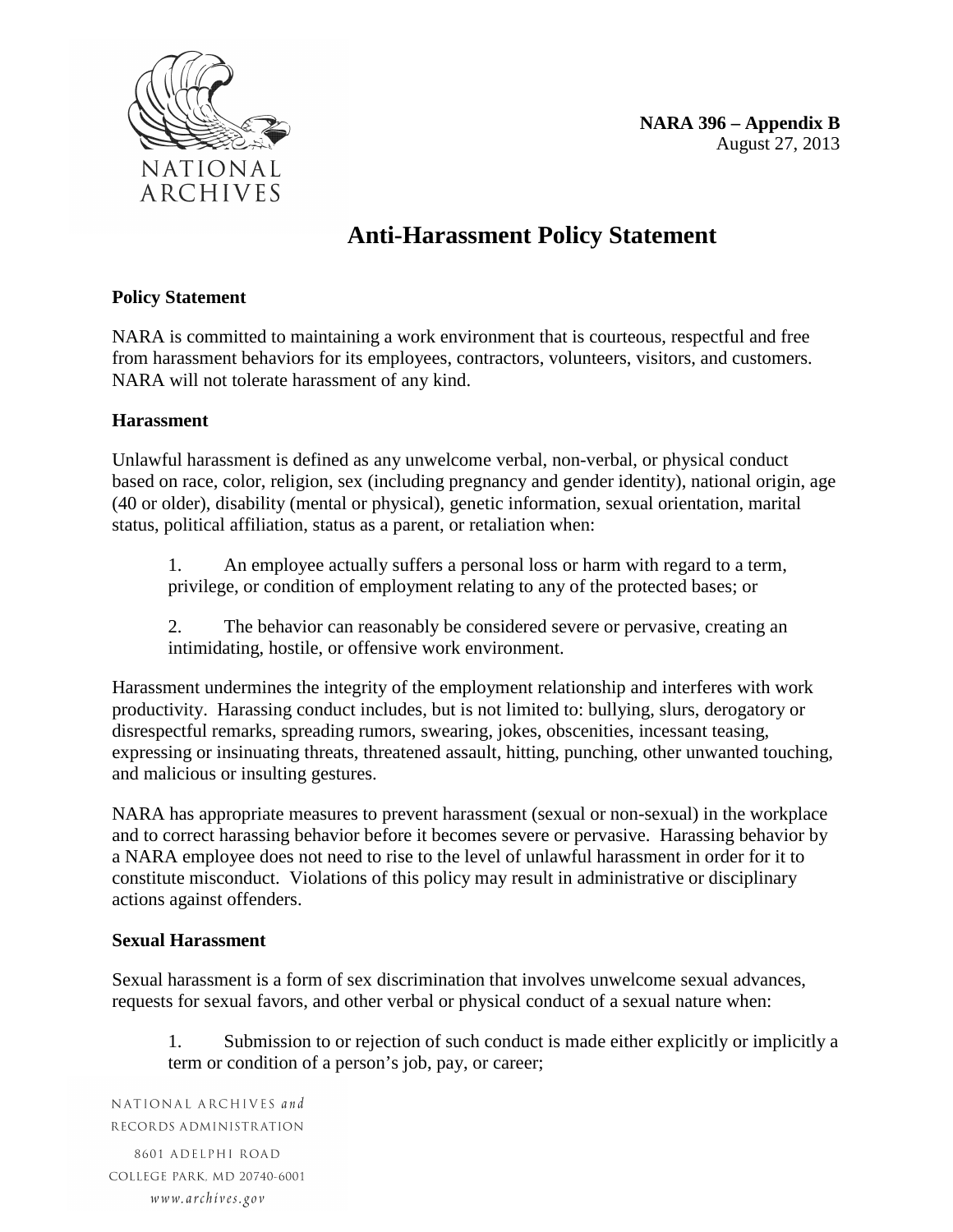2. Submission to or rejection of such conduct by a person is used as a basis for career or employment decisions affecting that person; or

3. Such conduct interferes with an individual's work performance or creates an intimidating, hostile, or offensive environment.

### **Retaliation**

In addition, NARA prohibits any retaliation against an employee who reports a concern about workplace harassment, other inappropriate behavior, or assists in any inquiry about such a report.

# **Training**

All managers and supervisors are required to take the anti-harassment training annually through NARA's Learning Management System (LMS).

# **Reporting Violations**

All NARA employees are strongly encouraged to report misconduct, including discriminatory or harassing behavior. Supervisors, volunteer coordinators, CORs, and management officials must immediately report (usually within 48 hours of becoming aware of it) harassing conduct, or allegations of harassing conduct, by others to any member of the Ad Hoc Committee on Harassment. Failure to report an incident of harassment may result in administrative action, including disciplinary action.

Employees who believe they have been subjected to harassment should report the incident(s) to their supervisor or a manager in their chain of command, any other NARA manager, or one of the members of the Ad Hoc Committee on Harassment (which is comprised of officials from the Labor/Employee Relations and Benefit Branch (HTL); Office of Equal Employment Opportunity (NEEO); and Office of General Counsel (NGC)). See NARA 396, Anti-Harassment Policy, for detailed information.

You may submit incidents to **HTL** by:

- 1. Calling 301-837-3558
- 2. Sending a fax to 301-837-3533
- 3. Sending an email to [emmalisa.hobbs@nara.gov](mailto:emmalisa.hobbs@nara.gov)

You may also submit an incident to **NGC** by:

- 1. Calling 301-837-2928<br>2. Sending a fax to 301-8
- 2. Sending a fax to 301-837-0293
- 3. Sending an email to [chris.runkel@nara.gov](mailto:chris.runkel@nara.gov)

You may also submit an incident to **OIG** by:

1. Calling the OIG Hotline: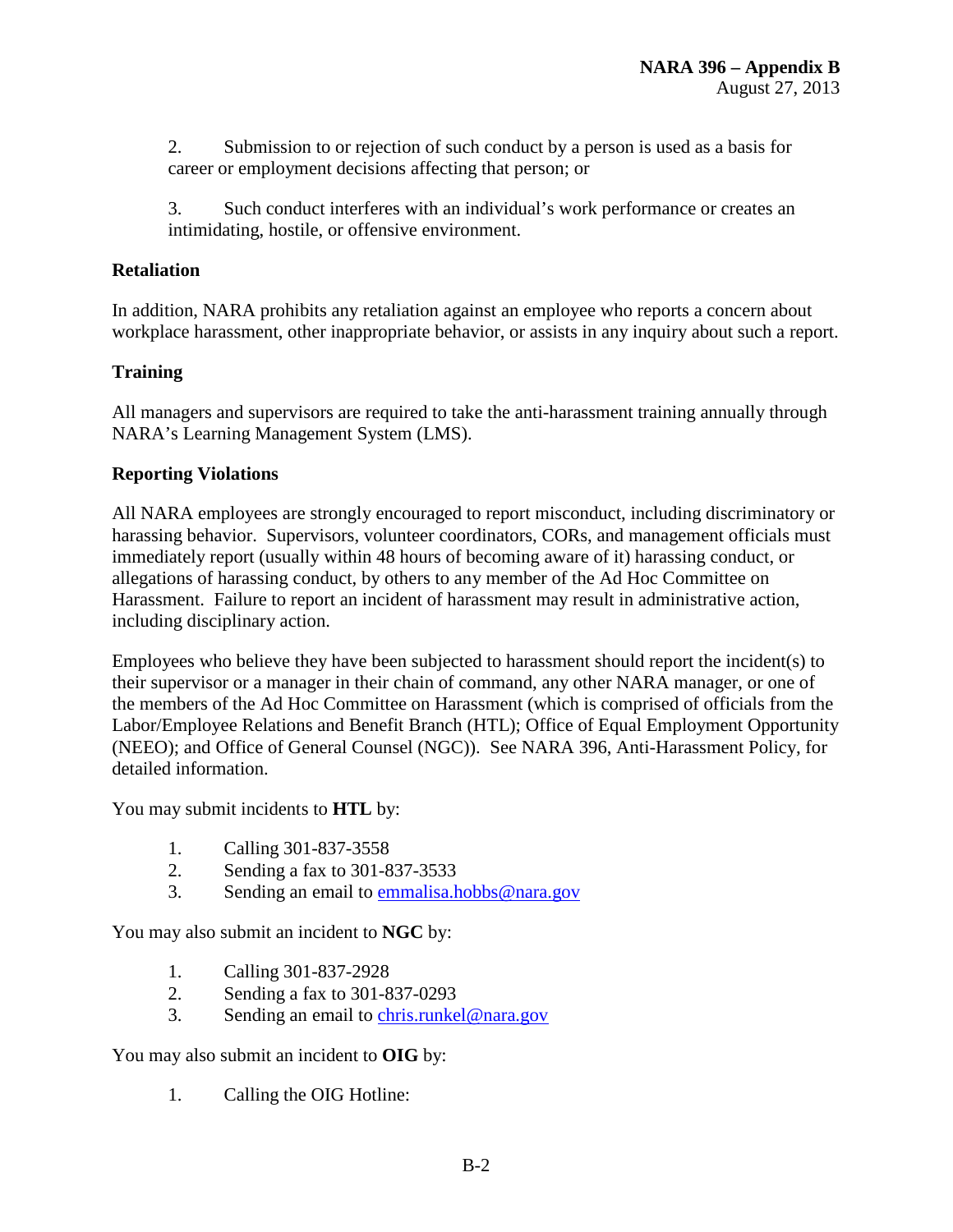301-837-3500 (Washington, DC metro area) 800-786-2551 (toll-free and outside the Washington, DC metro area)

- 2. Sending a document to: OIG Hotline NARA P.O. Box 1821
- Hyattesville, MD 20788-0821 3. Confidentially reporting online at: <http://www.archives.gov/oig/referral-form/index.html>

Employees who wish to file an EEO complaint alleging discrimination and/or harassment should file a complaint with the Office of Equal Employment Opportunity (NEEO) within **45 calendar days** of the date of incident(s). See NARA 395, EEO Complaints Program, for guidance.

You may initiate an informal **EEO** complaint by:

- 1. Calling 301-837-0930;
- 2. Sending a fax to 301-837-0869; or
- 3. Sending an email to [NEEO@nara.gov](mailto:NEEO@nara.gov)

If all or part of the complaint is pursued under the negotiated grievance procedure covering bargaining unit employees, a grievance must be filed within **20 days** of the alleged incident, or 20 days after the grievant becomes aware of the alleged incident. Personnel may contact their union representative at any time regarding discrimination and/or harassment.

DAVID S. FERRIERO Archivist of the United States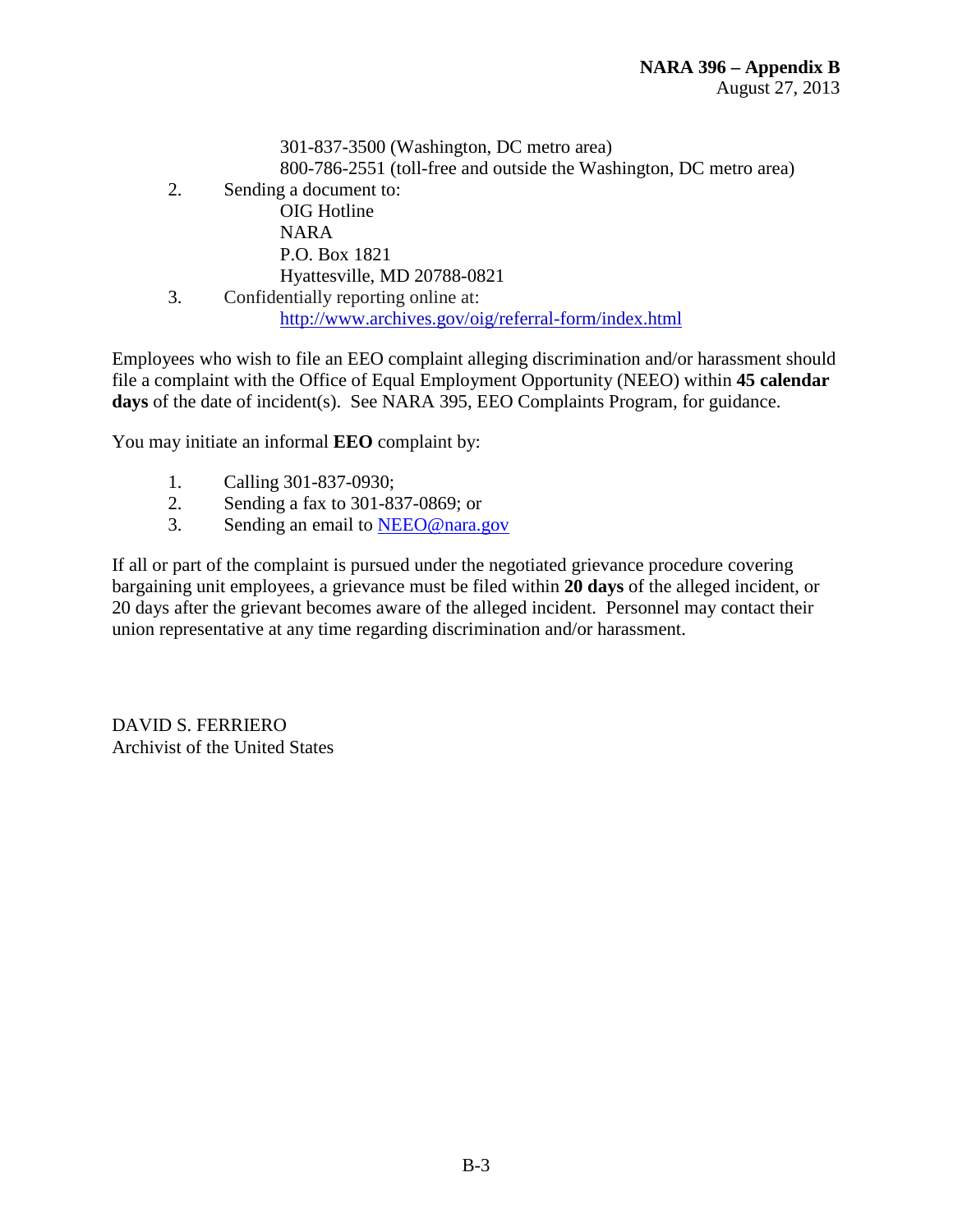# **National Archives and Records Administration**

# **Appendix C -- Ad Hoc Committee on Harassment**

<span id="page-20-0"></span>1. Agency managers and supervisors must act when they become aware of alleged incidents of harassment. This is true even where the employee allegedly being harassed does not request action against the alleged harasser. This is also true even if the alleged conduct does not ultimately rise to the level of legally-actionable harassment. Accordingly, managers and supervisors must immediately report (usually within 48 hours of becoming aware of it) harassing conduct, or allegations of harassing conduct by others, to any member of the Ad Hoc Committee on Harassment. This can be done by writing or e-mailing any of the three officials named below.

2. The Ad Hoc Committee on Harassment, established by the Archivist of the United States, consists of one representative appointed by each of the following officials:

- a. The Director of EEO (NEEO);
- b. The General Counsel (NGC); and
- c. The Chief Human Capital Officer (H).

3. A manager/supervisor may contact any one of these officials to activate consideration of the alleged incident(s) of harassment. Within 10 business days of receiving the allegation of harassment, any of the committee members or their designee will convene a meeting with the other members to consider the matter. The Committee will review the allegation of harassment to determine whether a fact-finding inquiry is merited, and who should conduct the fact-finding inquiry. The Committee will coordinate as necessary with EEO and other offices to ensure that any investigation is not duplicative and will not interfere with any other investigation. If the report involves a member of the OIG staff, the Ad Hoc Committee will coordinate with the OIG, or an appropriate outside organization, to conduct the inquiry, and to recommend any corrective action.

4. If, based on a fact-finding inquiry or other source of facts, it appears that harassment occurred, the Committee will notify the supervisor, management official, or other entity responsible for taking corrective and disciplinary action of the findings so that appropriate action may be taken. Such action may include, but is not limited to, discipline of the employee found to have harassed another person. The Committee will not take such action itself, but instead will refer the matter to the appropriate supervisor, management official, or other body for further action.

5. Managers/supervisors who fail to report an incident of harassment may be subject to administrative action, including disciplinary action.